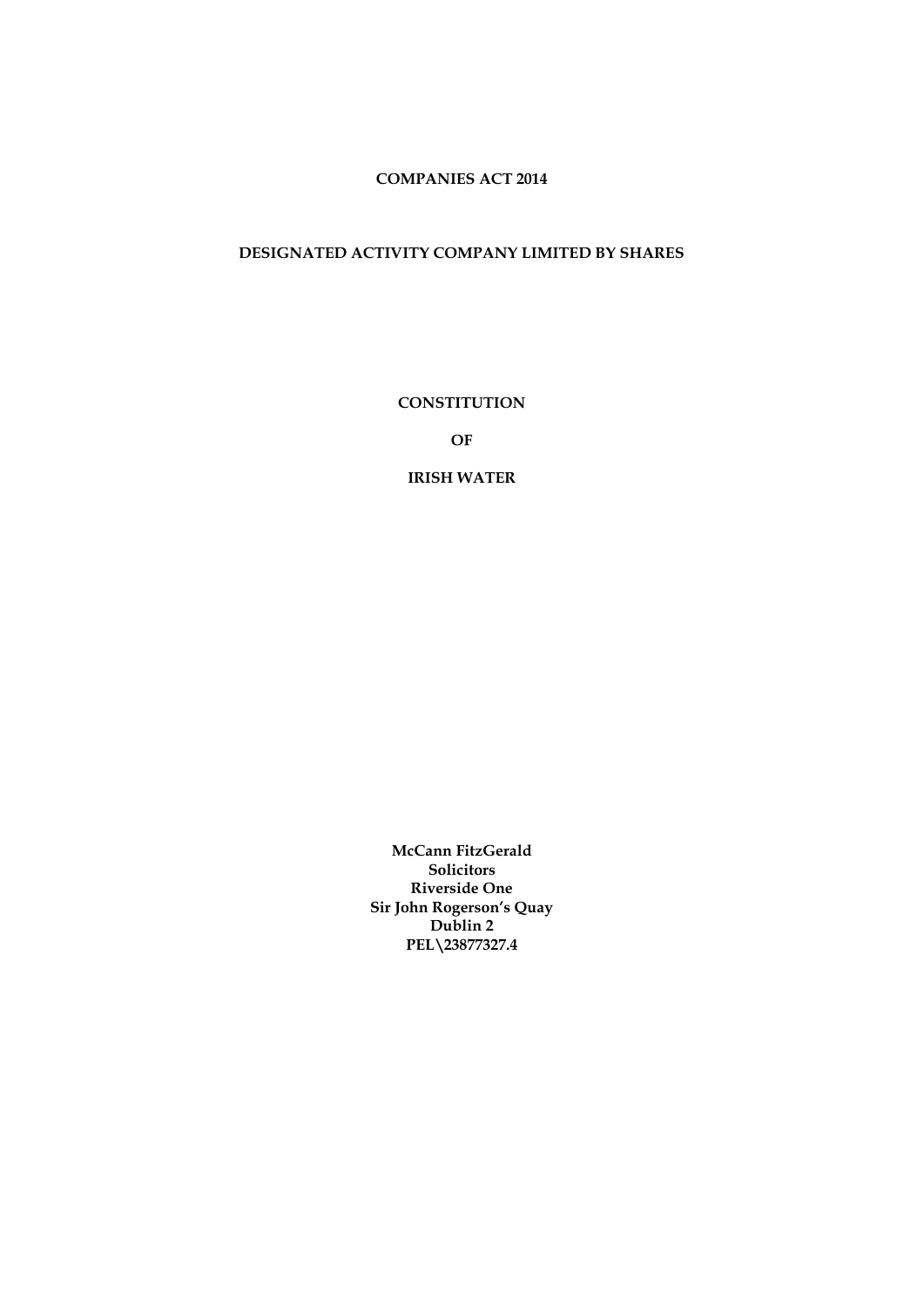#### **CONSTITUTION**

#### **OF**

## **IRISH WATER**

#### **MEMORANDUM OF ASSOCIATION**

- 1. The name of the Company is Irish Water (known in the Irish language as Uisce Éireann).
- 2. The Company is a designated activity company limited by shares, that is to say a private company limited by shares registered under Part 16 of the Companies Act 2014.
- 2A. The Company is established under the Water Services Act 2013 as a subsidiary of Ervia, conforming to the conditions contained in that Act. The Company is in State ownership and the Water Services Acts prohibits each of the shareholders of the Company from disposing of their shareholding in the Company and thus places a statutory prohibition on the privatisation of the Company; and in the event of any proposal for legislation being brought forward at any future stage that would involve a change in the State ownership of the Company, the matter would have to be put to a plebiscite of the people.
- 3. The objects for which the Company is established are:
	- (1) To do all such things as may be necessary or expedient for the purposes of the performance by the Company of its functions under the Water Services Acts and any other enactment from time to time conferring functions on the Company.
	- (2) To enter into and perform such agreements and arrangements as are required under or pursuant to or for the purposes of giving effect to the Water Services Acts.
	- (3) To purchase, assume and undertake such assets, liabilities, contracts and rights of Ervia relating to the activities set out at paragraph (1) above as may be specified in a transfer agreement between Ervia and the Company and on such terms and conditions as may be set out in such transfer agreement.
	- (4) To enter into such contracts and arrangements with Ervia or any subsidiary of Ervia for the provision by Ervia or any subsidiary of Ervia to the Company of such services, facilities, resources and requirements as are necessary or desirable to facilitate the fulfilment by the Company of its objects other than this object.
	- (5) Subject to the provisions of clauses 7 and 10 of this Memorandum of Association, as an object of the Company and as a pursuit in itself or otherwise, and whether for the purpose of making a profit or avoiding a loss or for any other purpose whatsoever, to engage in currency and interest rate transactions and any other transactions for the purpose of, or capable of being for the purposes of, avoiding, reducing, minimising, hedging against or otherwise managing the risk of any loss, cost, expense or liability arising, or which may arise, directly or indirectly, from a change or changes in any interest rate or currency exchange rate or in the price or value of any property, asset, commodity, index or liability, or from the rate of inflation being higher or lower than expected, or from any other risk or factor affecting the Company's undertaking and business, including but not limited to, dealings, whether involving purchases, sales or otherwise in any currency, spot and forward exchange rate contracts, forward rate agreements, caps, floors and collars, futures, options, swaps and any other currency interest rate and other hedging arrangements and such other instruments as are similar to, or derivatives of, any of the foregoing.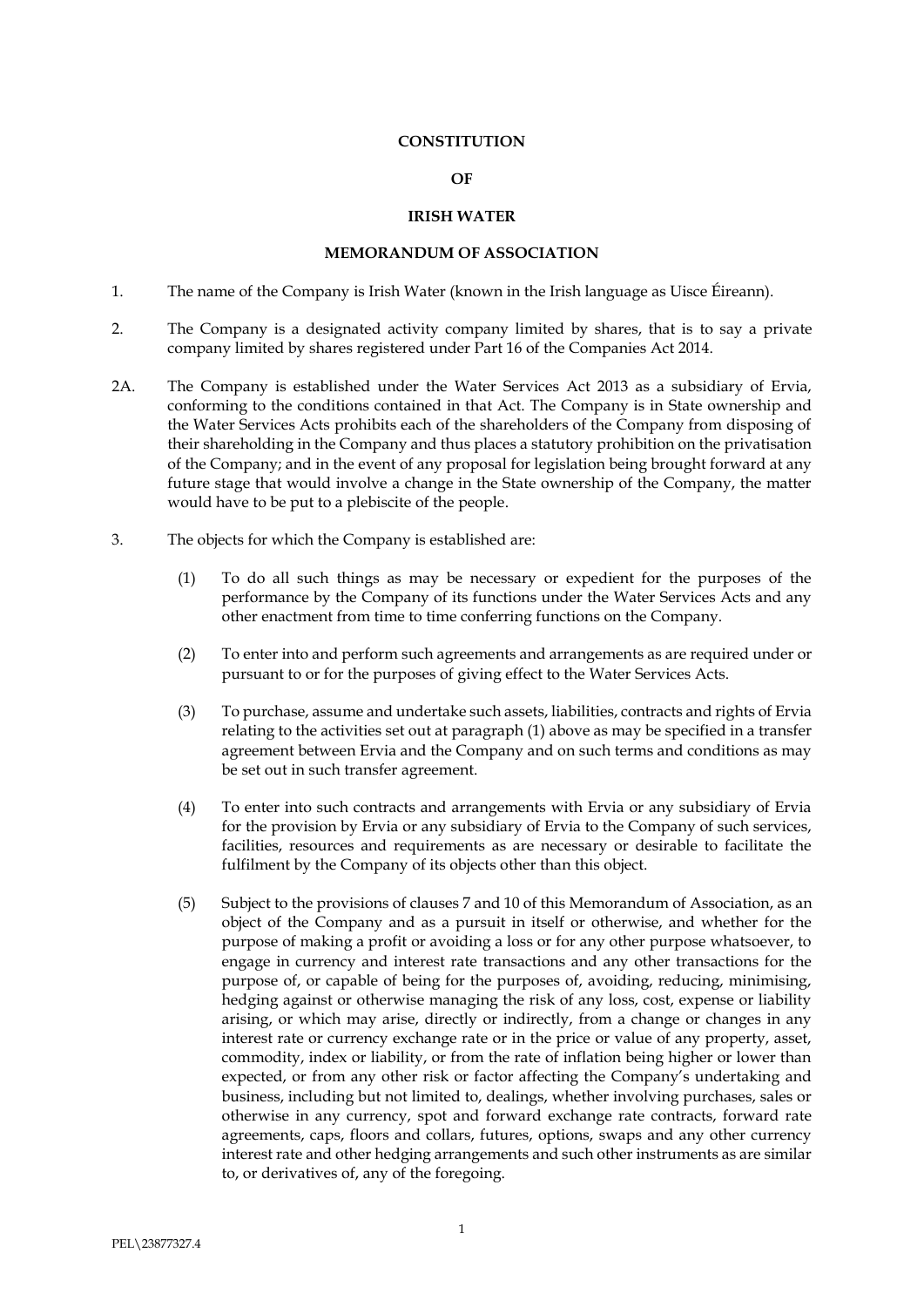And it is hereby declared that the objects of the Company as specified in each of the foregoing paragraphs of this clause (except only if and so far as otherwise expressly provided in any paragraph) shall be separate and distinct objects of the Company and shall not be limited by reference to any other paragraph or the order in which the same occur or the name of the Company nor shall any express statement in any object that it is an object of the Company be taken to mean or imply that any object in this clause 3 not expressly stated to be such is not an object of the Company.

- 4. The powers exercisable by the Company in contemplation or in furtherance of the objects listed in clause 3 are:
	- (1) To acquire, lease, hire, construct, lay, extend, erect, provide, operate, maintain, improve, alter, enlarge, protect, repair and replace, whether for use by the Company or a person other than the Company, such land, buildings, easements, vehicles, works (including waterworks and waste water works), services, machinery, facilities or other things as are necessary or expedient in relation to, or ancillary to, the provision, development, maintenance and operation of water services infrastructure and the abstraction, treatment, use, storage, measurement, supply, distribution, collection or disposal of water or waste water and to attach such terms and conditions as may be thought fit to any service or facility provided by the Company.
	- (2) To manufacture, purchase, acquire, finance, sell, hire, lease, supply, place, construct, lay, connect, install, test, repair, maintain or remove water services infrastructure including meters and all related accessories, fittings and appliances.
	- (3) Subject to the provisions of clause 7 of this Memorandum of Association, to acquire (whether by original subscription, tender, purchase, exchange or otherwise) the whole or any part of the stock, shares, debentures, debenture stocks, bonds and other securities issued or guaranteed by a body corporate constituted or carrying on business in any part of the world or by any government, sovereign ruler, commissioners, public body or authority and to hold the same as investments and to sell, exchange, carry and dispose of the same and to exercise and enforce all rights and powers conferred by or incidental to the ownership of any same including all such powers of veto or control as may be conferred by virtue of the holding by the Company of some special proportion of the issued or nominal amount thereof, and to provide managerial and other executive, supervisory and consultant services for or in relation to any company in which the Company is interested upon such terms as may be thought fit.
	- (4) To appoint and act through any agents, administrators, contractors or delegates in any part of the world in connection with the undertaking and business of the Company on such terms and subject to such conditions as may be thought fit.
	- (5) Subject to the provisions of clause 7 of this Memorandum of Association, to purchase or otherwise by any means acquire and undertake all or any part of the business, property, goodwill, assets and liabilities of any company, society, body corporate, partnership, person or persons, carrying on any business or activity which the Company is authorised to carry on, or of a character similar or auxiliary or ancillary thereto, or connected therewith, or possessed of any property suitable for, any of the purposes of the Company and to conduct or carry on, invest in, or liquidate and wind up, any business so acquired and (where relevant) to pay for any such business, property, goodwill, assets and liabilities by any means including by the issue of debt with respect to the Company.
	- (6) To act as managers, consultants, supervisors, trustees and agents of and service providers to other companies, undertakings or persons (whether located in the State or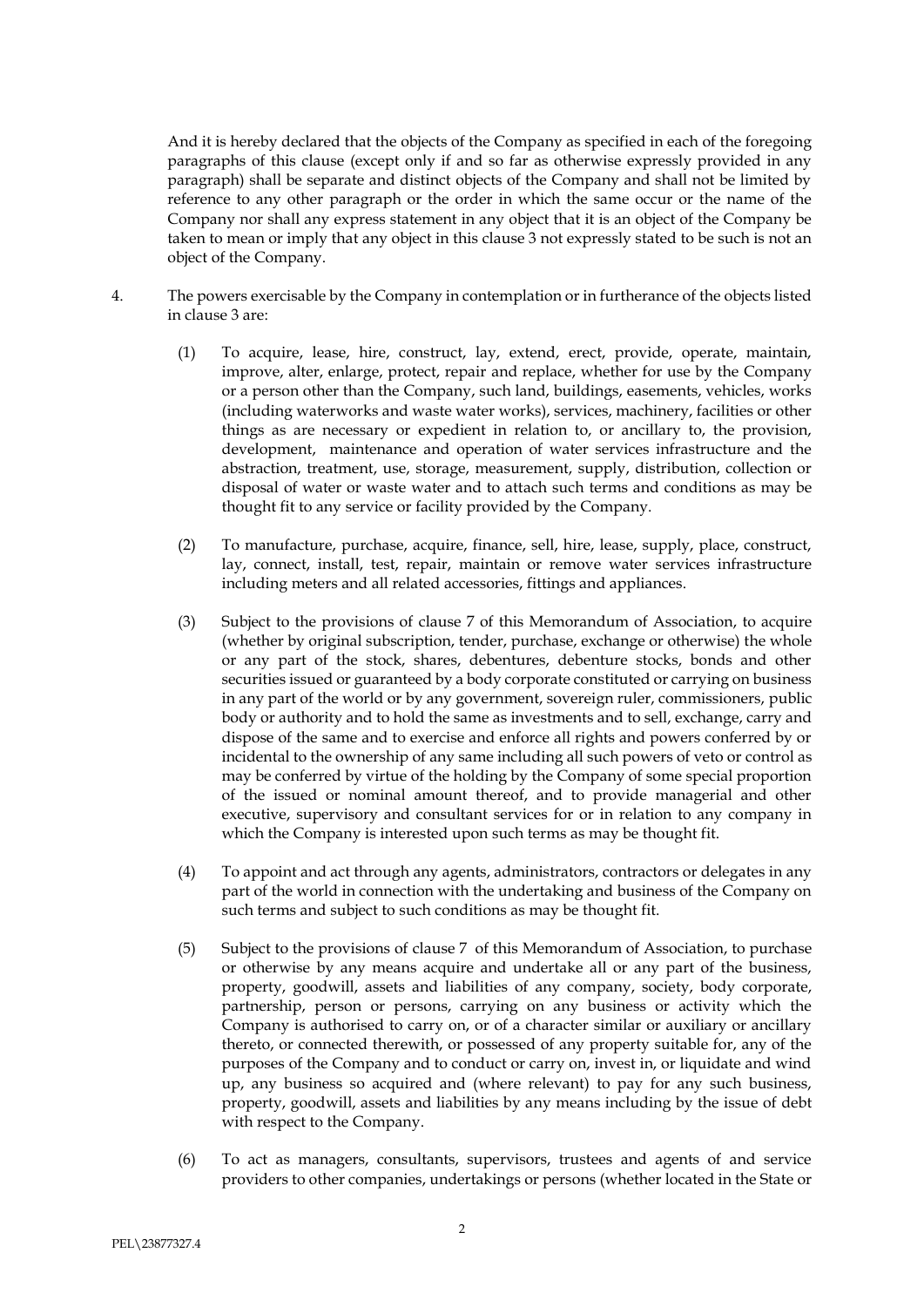elsewhere) and to provide for such companies, undertakings or persons operational, managerial, advisory, technical, purchasing, selling, construction, planning, development, maintenance, research and other services and research or training facilities, and to enter into such agreements as are necessary or advisable in connection with the foregoing and to provide warranties, representations and undertakings in connection with any obligation, undertaking or contract of the Company.

- (7) To purchase, lease or by any other means acquire and take options over any freehold, leasehold or other property for any estate or interest whatever, and any rights, privileges or easement over or in respect of any property, and to buy, acquire, sell, manufacture, repair, convert, alter, take on hire, let on hire and deal in any buildings, offices, factories, mills, works, wharves, roads, railways, tramways, machinery, engines, rolling stock, plant, implements, tools and vessels, goods or things of any description, and any real or personal property or rights whatsoever.
- (8) To invest and deal with the moneys of the Company not immediately required for use by the Company or distribution to its members, and to hold, sell or deal with such investments and to open and maintain bank accounts (whether or not bearing interest), in such manner as from time to time may be determined by the Company.
- (9) Subject to clause 7 of this Memorandum of Association, to issue and allot securities of the Company for cash or in payment or part payment for any real or personal property purchased or otherwise acquired by the Company or any services rendered to the Company or as security for any obligation or amount (even if less than the nominal amount of such securities) or for any other purpose.
- (10) Subject to the provisions of clause 7 of this Memorandum of Association, to subscribe for either absolutely or conditionally or otherwise acquire, take, purchase and hold and sell, deal with, dispose of, place and underwrite shares, stocks, debentures, debenture stock, bonds, securities or other obligations of any other company and shares, stocks, debentures, debenture stock, bonds, securities or other obligations issued or guaranteed by any government or authority, municipal, legal or otherwise and to coordinate, finance and manage the business and operation of any company in which the Company holds any such interest.
- (11) Subject to the provisions of clause 7 of this Memorandum of Association, to raise or borrow money (including by raising money on the capital market through borrowing and capital increase, the creation and issue of finance leases, notes, bonds, debentures, debenture stock or other securities of any description) for the benefit of the Company or any subsidiary of the Company (and whether with or without consideration or benefit) and to pay interest and other charges on any borrowings and to give security or other collateral for the same, on such terms and in such manner as may be thought fit (and whether with or without consideration or benefit) including by means of personal covenant of the Company, or by mortgage, charge (in each case, whether legal or equitable, fixed or floating), lien, pledge, assignment, trust or the issue of notes, bonds, debentures, debenture stocks or other securities or any other means involving the creation of security over all or any part of the undertaking, assets, property, rights, goodwill, uncalled capital and revenues of the Company of whatever kind both present and future or by any other means of collateralisation or security including by way of transfer of title to any of such undertaking, assets, property, rights, goodwill, uncalled capital and revenues.
- (12) Subject to the provisions of clause 7 of this Memorandum of Association, to advance and lend money and provide or grant credit and financial accommodation and support, whether by means of a guarantee, indemnity or otherwise, to any other person, body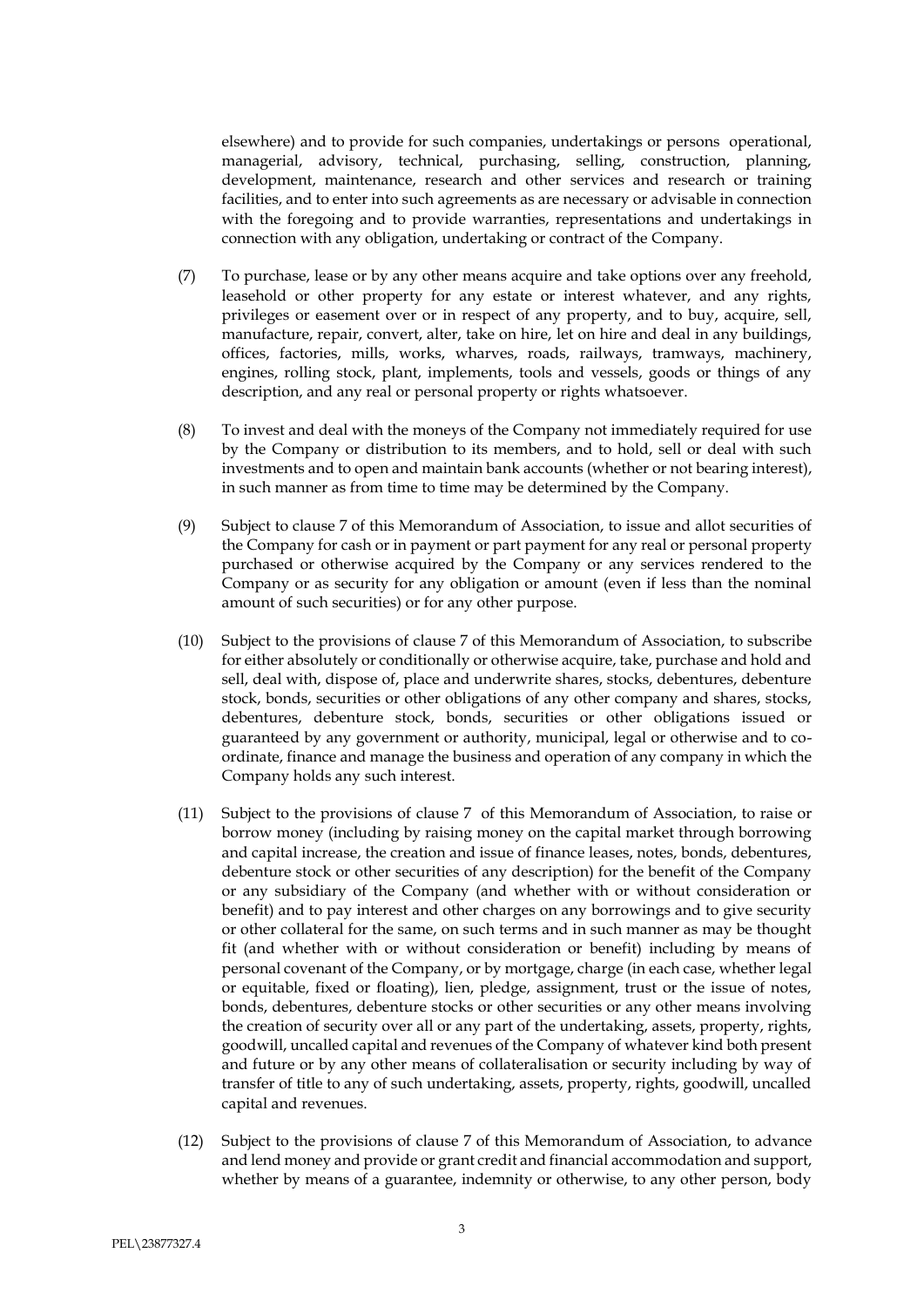of persons or body corporate in each case with or without consideration or benefit and on such terms and with or without security as may be thought fit.

- (13) Subject to the provisions of clause 7 of this Memorandum of Association, to secure or otherwise collateralise on such terms and in such manner as may be thought fit, any indebtedness or obligation of the Company (and whether with or without consideration or benefit), including by means of personal covenant of the Company, or by mortgage, charge (in each case, whether legal or equitable, fixed or floating), lien, pledge, assignment, trust or the issue of notes, bonds, debentures, debenture stocks or other securities or any other means involving the creation of security over all or any part of the undertaking, assets, property, rights, goodwill, uncalled capital and revenues of the Company of whatever kind both present and future or by any other means of collateralisation or security including by way of transfer of title to any of such undertaking, assets, property, rights, goodwill, uncalled capital and revenues.
- (14) To purchase and maintain insurance for the benefit of any person who is an officer or employee or former officer or employee or any member or former member of any organ of the Company or of Ervia or of a subsidiary of either of them or of any company in which the Company has an interest whether direct or indirect or who is or was trustee of any retirement benefits scheme or any other trust in which any such officer, employee or member or former officer, employee or member is or has been interested, indemnifying such person against liability for negligence, default, breach of duty or breach of trust or any other liabilities which may lawfully be insured against.
- (15) Subject to the provisions of clause 7 of this Memorandum of Association, to guarantee and otherwise support (including by the provision of funding, security, assurances, warranties, representations and undertakings) the payment of any debts and borrowings or the performance of any contract or obligation of any person, body of persons, body corporate or undertaking and to give indemnities and sureties of all kinds in each case with or without consideration or benefit and to secure or otherwise collateralise its obligations under any such guarantee, support, indemnity and sureties on such terms and in such manner as may be thought fit (and whether with or without consideration or benefit) including by means of personal covenant of the Company, or by mortgage, charge (in each case, whether legal or equitable, fixed or floating), lien, pledge, assignment, trust or the issue of notes, bonds, debentures, debenture stocks or other securities or any other means involving the creation of security over all or any part of the undertaking, assets, property, rights, goodwill, uncalled capital and revenues of the Company of whatever kind both present and future or by any other means of collateralisation or security including by way of transfer of title to any of such undertaking, assets, property, rights, goodwill, uncalled capital and revenues.
- (16) Subject to the provisions of clause 7 of this Memorandum of Association, to draw, make, accept, endorse, discount, negotiate, create, execute, issue and deal in cheques, bills of exchange, promissory notes, bills of lading, warrants, debentures and other instruments and securities, whether negotiable or not.
- (17) To remunerate by cash payment or, subject to clause 7 of this Memorandum of Association, allotment of securities of the Company credited as fully paid up or otherwise, any person, body of persons or body corporate for services rendered or to be rendered to the Company, whether in the conduct or management of its business, or in placing or assisting to place or guaranteeing the placing of any debentures or other securities of the Company, or in or about the formation or promotion of the Company.
- (18) Subject to the provisions of clause 7 of this Memorandum of Association, to provide for the welfare of persons in the employment of, or holding office or a position under, or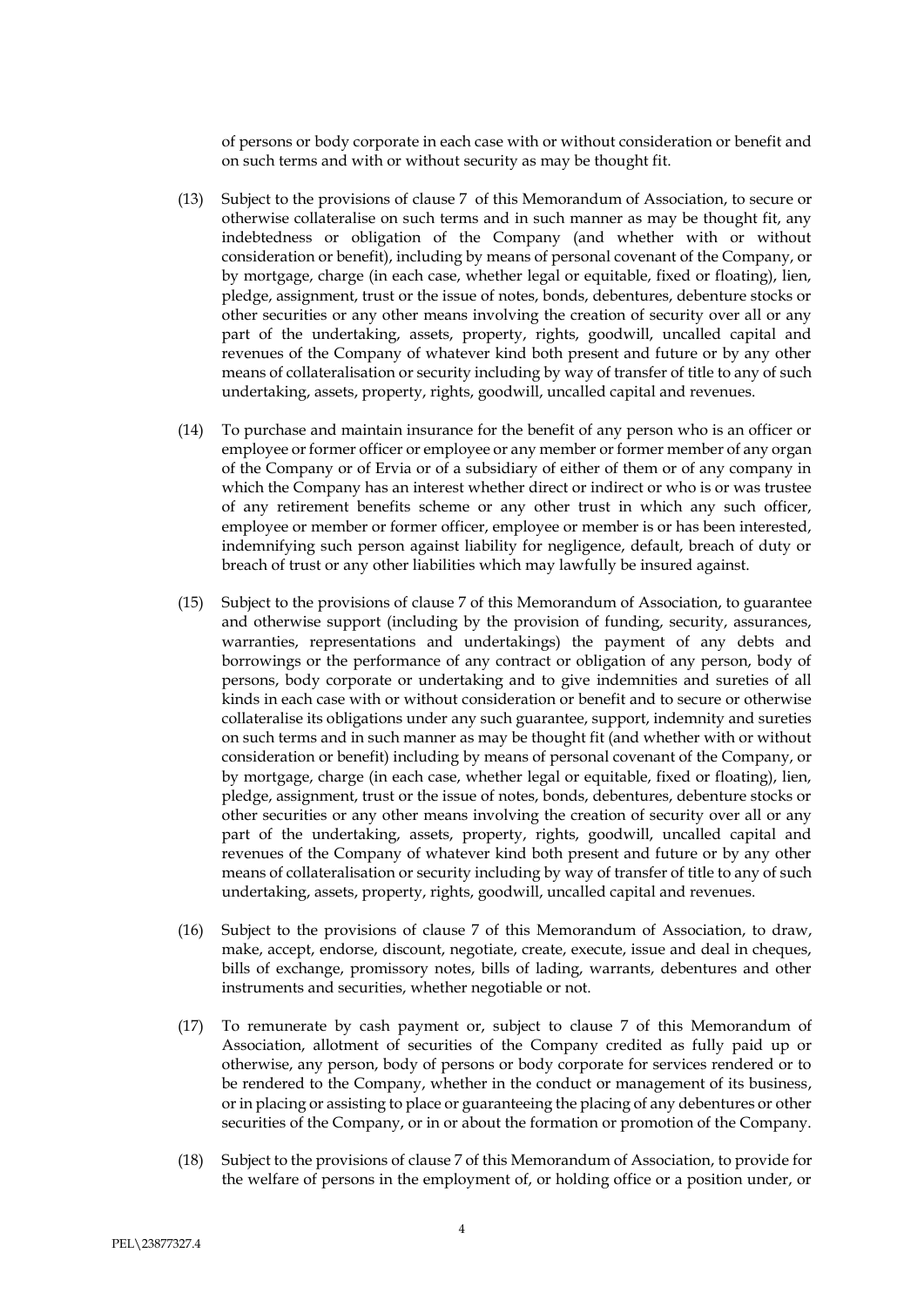formerly in the employment of, or holding office or a position under the Company, or its predecessors in business, or any directors or ex-directors of the Company, and the spouses, widows or widowers, families, relatives, dependants or connections of such persons, by grants of money, pensions or other payments, and by forming and contributing to pension, provident or benefit funds or profit sharing or co-partnership schemes for the benefit of any such persons, and by providing or subscribing towards places of instruction and recreation, and hospitals, dispensaries, medical and other attendances, and other assistance, as may be thought fit, and to form, subscribe to or otherwise aid, charitable, benevolent, religious, scientific, national, or other institutions, exhibitions or objects, which shall have any moral or other claims to support or aid by the Company by reason of the locality of its operations or otherwise.

- (19) Subject to the provisions of clause 7 of this Memorandum of Association, to enter into and carry into effect any arrangement for joint working in business, or for sharing of profits, or for amalgamation, with any other company or association, or any partnership or person, carrying on any business or proposing to carry on any business within the objects of this Company and to co-operate or participate in any way with or to take over or assume any obligation of, or to assist, any person.
- (20) To obtain any Ministerial Order or licence, statutory consent or other approval from any competent authority or any provisional order or Act of the Oireachtas or parliament of any other relevant jurisdiction or Charter for enabling the Company to carry any of its objects into effect, or for any other purpose which may seem expedient, and to oppose any proceedings or applications which may seem calculated directly or indirectly to prejudice the Company's interests.
- (21) To pay all the costs, charges and expenses preliminary or incidental to the promotion, formation, establishment and incorporation of the Company.
- (22) Subject to the provisions of clause 7 of this Memorandum of Association, to take part in the formation, management, supervision or control of the business or operations of any company or undertaking (including any subsidiaries), and for that purpose to appoint and remunerate any directors, accountants or other experts and agents.
- (23) To enter into any arrangement with any government or authority or public body that may seem conducive to the Company's objects or any of them, and to obtain from any such government, authority or person, any legislation, licence, certification, designation, statutory consent, approval, authority, orders, rights, privileges, franchises and concessions which the Company may think it desirable to obtain, and to carry out, and to exercise and comply with the same.
- (24) To employ experts to investigate and examine into the conditions, prospects, value, character and circumstances of any business concerns and undertakings, and generally of any assets, property or rights and otherwise to engage such consultants and advisors as are necessary or desirable for the discharge of its functions from time to time.
- (25) Subject to the provisions of clause 7 of this Memorandum of Association, to procure the securities of the Company (whether debt or derivative) to be listed and/or admitted to trading on any exchange, market or multilateral trading facility.
- (26) To improve, manage, construct, repair or develop all or any part of the undertaking, property and rights of the Company.
- (27) To support, subscribe or contribute to any charitable or public object or any institution, society or club which may be for the benefit of the Company or its Directors, officers,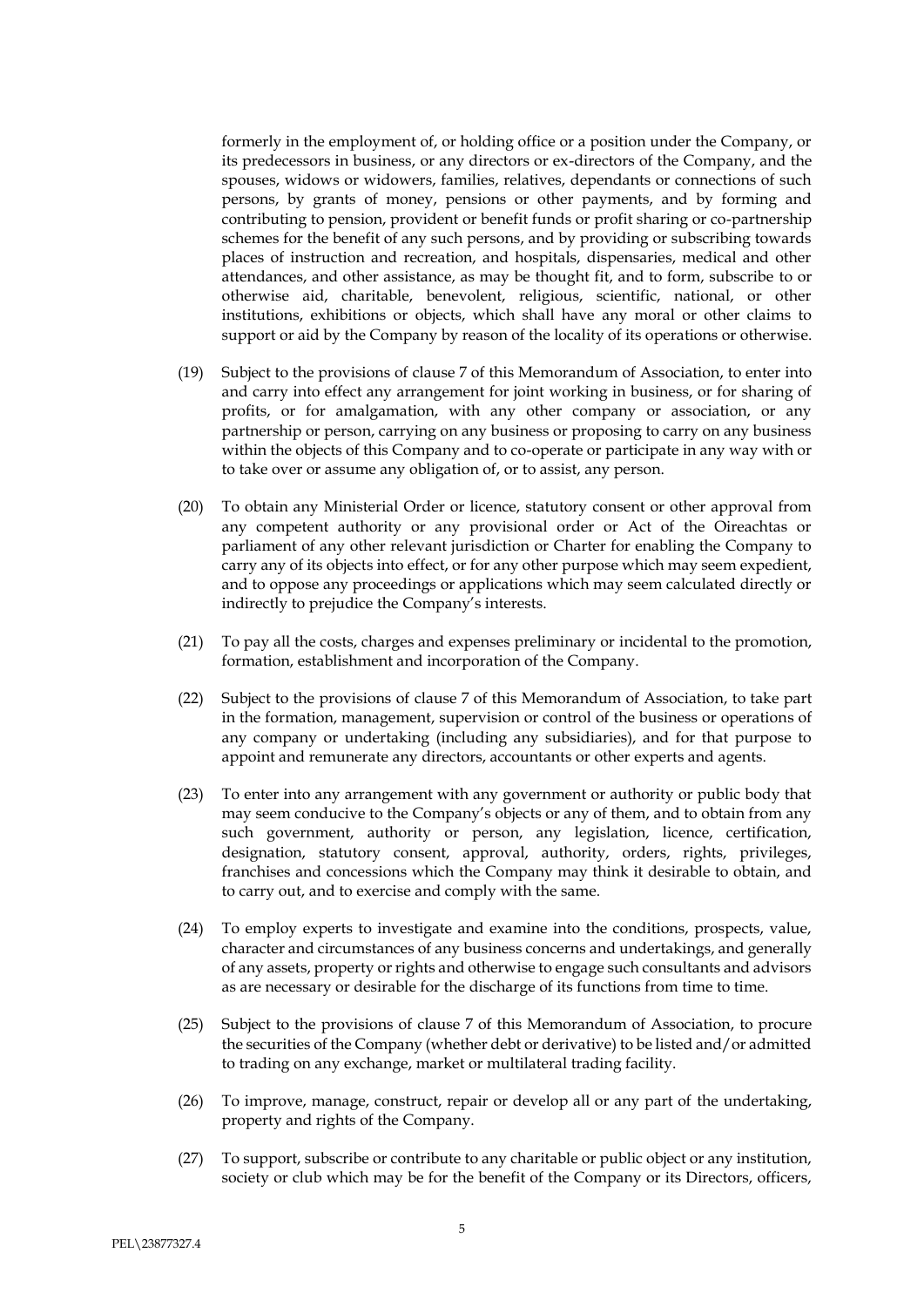employees or member of any organs of the Company or the Directors, officers, employees or member of any organs of its predecessors in business or of any subsidiary, allied or associated company, or which may be connected with any town or place where the Company carries on business and to subsidise or assist any association of employers or employees or any trade association.

- (28) Subject to the provisions of clause 7 of this Memorandum of Association, to sell, exchange, mortgage, charge, dispose of, let, exchange, turn to account, grant licences, easements, options, servitudes and other rights and privileges over, and in any other manner deal with all or any part of the undertaking, property and assets (present and future) of the Company on such terms as may be thought fit and in particular either with or without the Company receiving any consideration or benefit.
- (29) To establish, grant and take up agencies in any part of the world, either as principals or agents and to remunerate any persons in connection with the establishment or granting of such agencies upon such terms and conditions as may be thought fit.
- (30) To apply for and take out, register, purchase or otherwise acquire and protect, prolong and renew any trade marks, designs, patents, copyright, secret processes or any other intellectual property which may be useful for the Company's objects, and to grant licences to use the same.
- (31) To provide financial, accounting, secretarial and other services to any subsidiary companies of the Company.
- (32) Subject to clause 7 of this Memorandum of Association to cease carrying on or wind up any business or activity of the Company and to cancel any registration of and to wind up or procure the dissolution of the Company in any state or territory.
- (33) To do all or any of the matters hereby authorised in any part of the world and either alone or in conjunction with, or as contractors, factors, trustees or agents for, any other company or person, or by or through any contractors, factors, trustees or agents and generally to do all such other things which are necessary, incidental or conducive to the pursuance of the objects in clause 3 by the Company.

PROVIDED however that none of the foregoing shall permit the allotment, issue, transfer, mortgage, charge, lien or pledge of shares in the capital of the Company including its uncalled capital, except in the case of an allotment, issue or transfer of shares which is in accordance with the Water Services Acts, specifically section 5 of the Water Services Act 2013 (as amended) and section 2 of the Water Services Act 2014, and the Articles of Association of the Company (including any requirements imposed thereby to obtain Ministerial Consent).

And it is hereby declared that in the interpretation of these presents, the meaning of any of the Company's powers shall not be restricted by reference to any other power, or by the juxtaposition of two or more powers, and that, in the event of any ambiguity, this clause shall be construed in such a way as to widen, and not to restrict, the powers of the Company.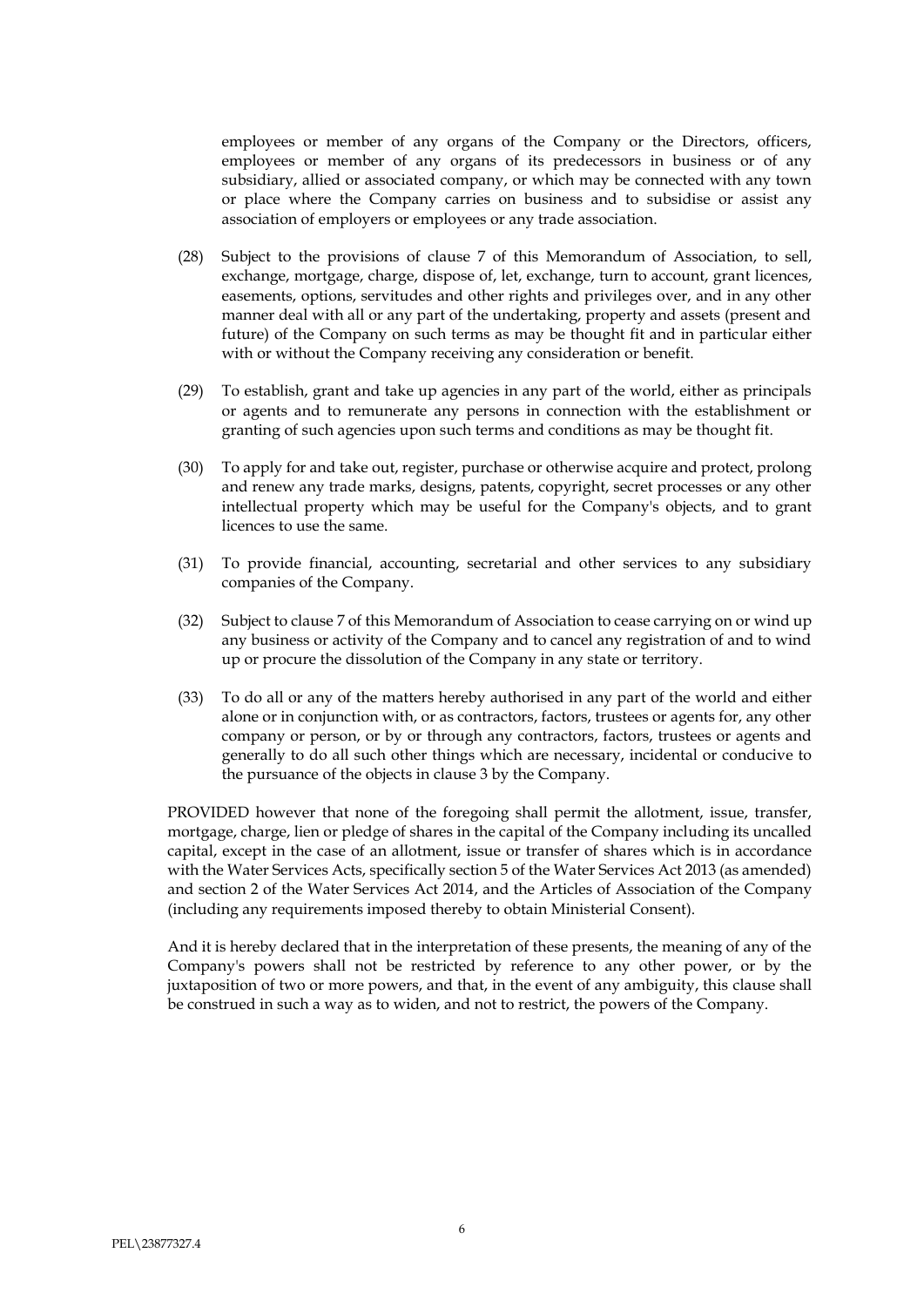- 5. The liability of the members is limited.
- 6. The share capital of the Company is  $€1,000,000$  divided into 50,000,000 A Shares of  $€0.01$  each and 50,000,000 B Shares of  $\epsilon$ 0.01 each.
- <span id="page-7-0"></span>7. Ministerial Consent shall be required for:
	- (a) any acquisition or disposal of shares or other interests in a body corporate or other body under clause 4(3);
	- (b) any purchase, acquisition or winding-up of the business of or other interests of any entity under clause 4 (5);
	- (c) any issue or allotment of securities of the Company under clause  $4(9)$  or  $4(17)$ ;
	- (d) any subscription, acquisition or other action in respect of any shares or other interests of any company or other body under clause 4(10);
	- (e) any borrowing, as required from time to time or fundraising under clause 4(11) and any security given for the same;
	- (f) the provision under clause 4(12) of any loan, credit or financial accommodation or support to any person other than any credit or financial accommodation given in the ordinary course of business;
	- (g) any security or collateral under clause 4(13);
	- (h) any guarantee, other support, indemnity or surety under clause 4(15) and any security or collateral given for the same;
	- (i) carrying out any activity under clause 4(16) which would require Ministerial Consent under paragraph [\(e\)](#page-7-0) above or clause 4(28) which comprises a disposal of all, or (otherwise than in the ordinary course of business of the Company) a significant part of, the undertaking, property and assets of the Company;
	- (j) any joint venture arrangement (other than any industry co-operation agreement), sharing of profits or amalgamation or any assumption or taking over of any obligation of any person under clause 4(19);
	- (k) any formation, establishment or control of a company or undertaking under clause 4(22);
	- (l) any listing and/or admission of securities of the Company to trading on an exchange, market or multilateral trading facility under clause 4(25);
	- (m) ceasing to carrying on or winding up the business of the Company, cancelling any registration of and winding up or procuring the dissolution of the Company;
	- (n) any transaction of a type described in section 3 of the Borrowing Powers of Certain Bodies Act 1996 other than such a transaction with or in favour of Ervia or any subsidiary of Ervia;
	- (o) the establishment and maintenance of or participation in or contribution to any noncontributory or contributory pension or superannuation fund, scheme or arrangement for the benefit of any persons who are or shall have been at any time in the employment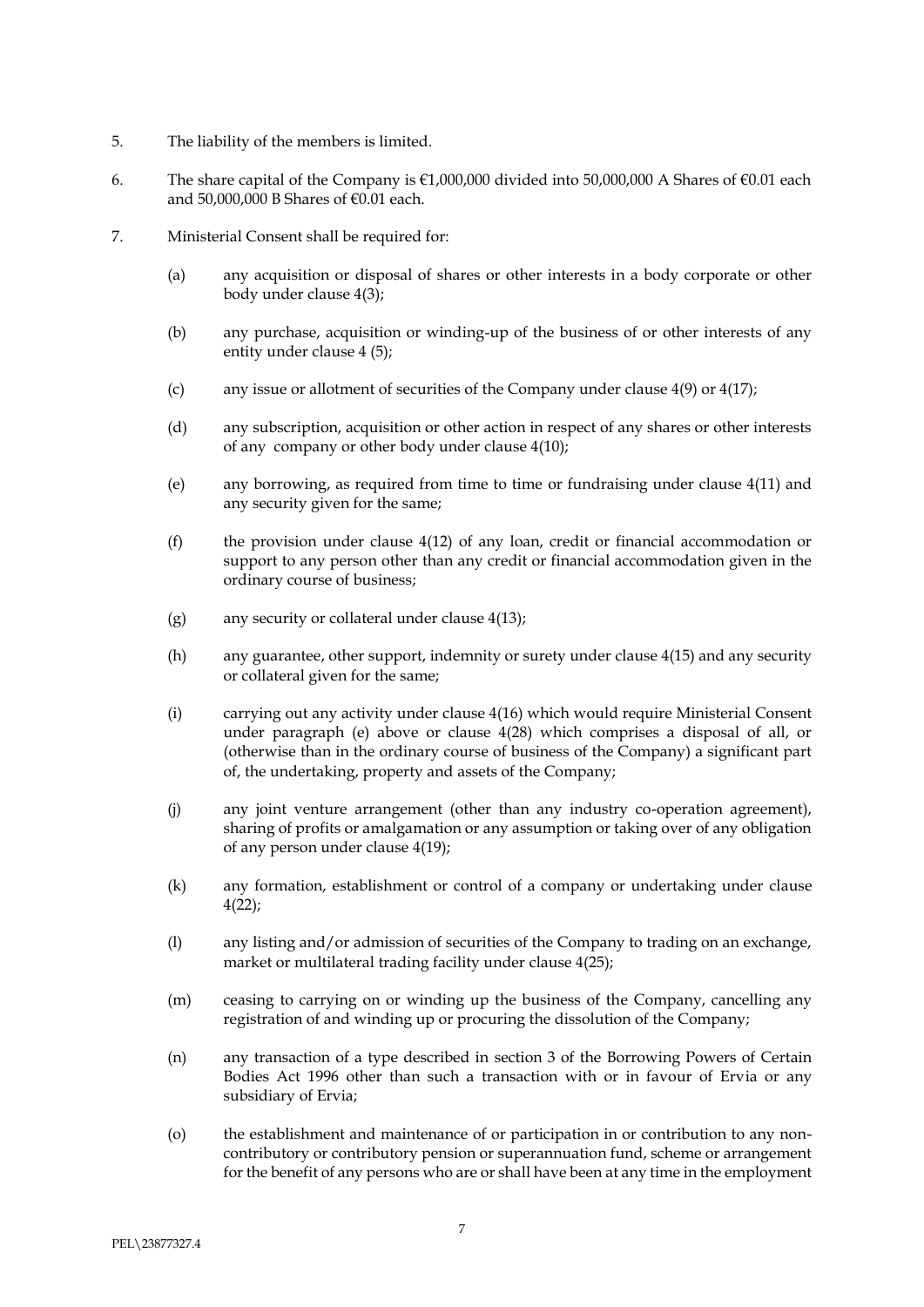or service of the Company or the spouses, widows and widowers, families, relatives or dependents of such persons any other officers or servants of the Company as the Company may determine from time to time save for any arrangements made for the purposes of compliance with section 121 of the Pensions Act 1990 (as amended) as that section may be amended or replaced from time to time and the carrying out of any activity under clause 4(18) which would fall within the scope of this clause 7(o).

- 8. Notwithstanding anything contained in the Companies Act, no addition or alteration to the Memorandum of Association of the Company for the time being in force and no adoption of a new Memorandum of Association shall take effect until it is approved in writing by the Minister for Housing, Local Government and Heritage with the consent of the Minister for the Environment, Climate and Communications, the Minister for Public Expenditure and Reform and the Minister for Finance.
- 9. The Company shall not seek Ministerial Consent for the purposes of clause 7, or the approval of the Minister for Housing, Local Government and Heritage for the purposes of clause 8 unless Ervia shall have given its prior written consent to the proposed act or matter in regard to which such consent or approval is sought.
- 10. The exercise by the Company of the power to effect contracts pursuant to clause 3(5) shall be subject to and in compliance with any requirements specified by the Minister for Finance as to the type or types of contract that may be effected under section 2(2) of the Financial Transactions of Certain Companies and Other Bodies Act 1992 and any conditions specified by the Minister for Finance in relation to Ervia or, as the case may be, the Company.
- 11. To the greatest extent permitted by law, the Company intends that:
	- (a) the full extent of its objects and powers are as set out in this Memorandum of Association (save to the extent that they are amended in accordance with the Companies Act and this Memorandum from time to time)
	- (b) if and to the extent that any enactment or law from time to time (including any amendment, replacement or restatement of the Companies Act) empowers the Company to act in a manner beyond the objects and powers set out in this Memorandum of Association, the Company shall continue to act in accordance only with the objects and powers set out in this Memorandum of Association and will take such steps (including any re-registration of the Company as may be required or appropriate, or otherwise) to ensure that this is the case.
- 12. (1) Unless specifically defined in this Memorandum of Association or the context otherwise requires, words or expressions contained in this Memorandum of Association shall bear the same meanings as in the Water Services Acts (as defined below).
	- (1) All of the clauses of this Memorandum of Association are subject to and should be read in conjunction with the provisions of the Water Services Acts or the Companies Act (as the case may be) and any reference in this Memorandum to any of those provisions shall not prejudice the generality of this sub-clause.
	- (2) In this Memorandum of Association the following words or symbols shall have the following meanings unless such meanings are inconsistent with the subject or context:

| Words | Meanings |
|-------|----------|
|       |          |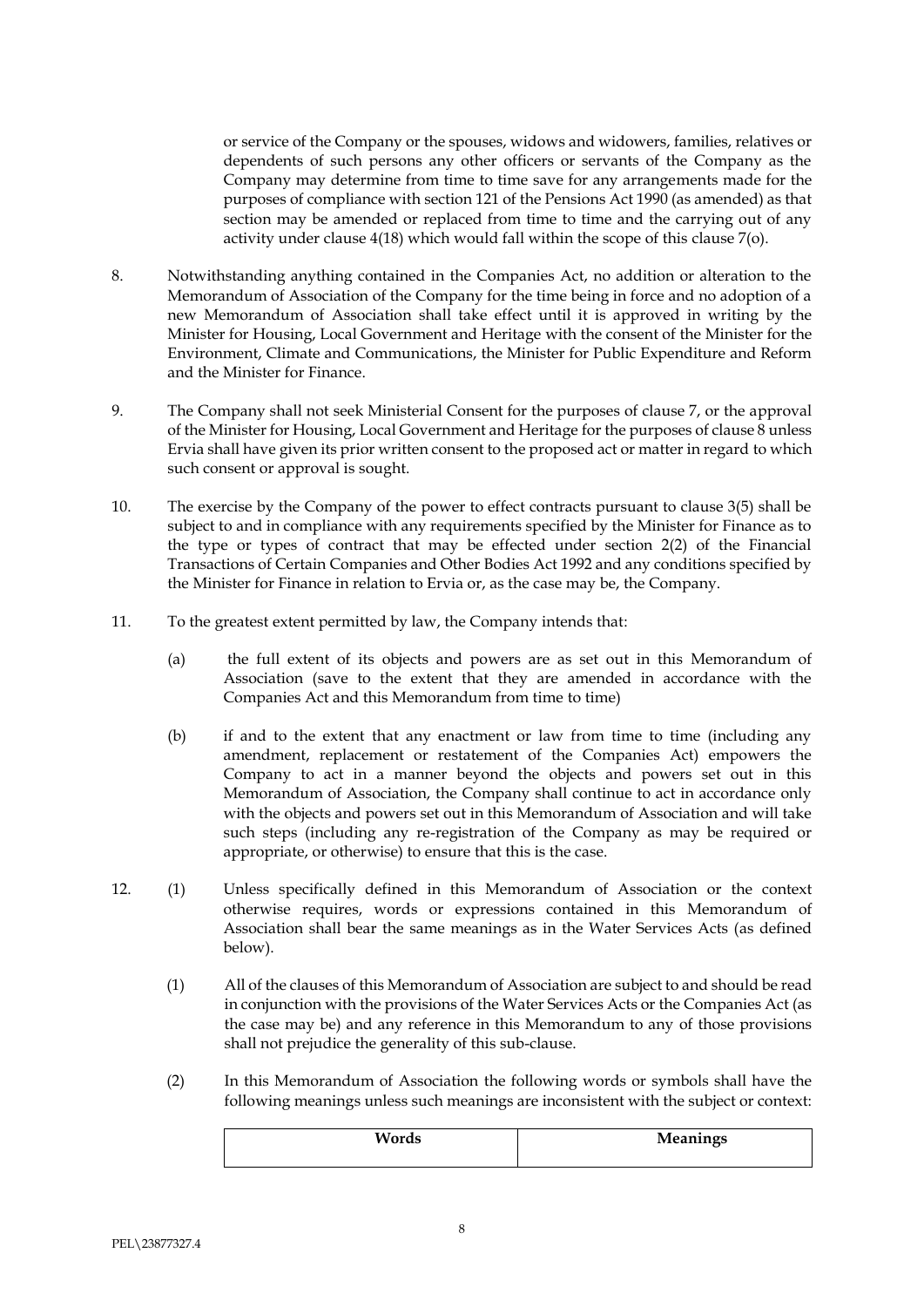| the Articles of Association    | the Articles of Association of the<br>Company, as originally framed, or as<br>varied from time to time by special<br>resolution in accordance with this<br>Memorandum and the Articles<br>of<br>Association;                                                                                         |
|--------------------------------|------------------------------------------------------------------------------------------------------------------------------------------------------------------------------------------------------------------------------------------------------------------------------------------------------|
| the Companies Act              | the Companies Act 2014, which shall be<br>deemed to include every statutory<br>modification<br>and<br>extension,<br>re-<br>enactment thereof from time to time in<br>force and all statutory instruments to be<br>read or construed as one with the said<br>acts;                                    |
| dividend                       | dividend and/or bonus constituting a<br>distribution within the meaning of the<br>Companies Act;                                                                                                                                                                                                     |
| the Directors                  | the Directors for the time being and<br>from time to time of the Company or the<br>Directors present at a meeting of the<br>Board of Directors;                                                                                                                                                      |
| Ervia                          | means Ervia established under the Gas<br>Act 1976;                                                                                                                                                                                                                                                   |
| this Memorandum of Association | this Memorandum of Association of the<br>Company, as originally framed, or as<br>varied from time to time by special<br>resolution in accordance with the<br>Memorandum of Association;                                                                                                              |
| <b>Ministerial Consent</b>     | means:                                                                                                                                                                                                                                                                                               |
|                                | for<br>the<br>of<br>clause<br>7(a),<br>purposes<br>Ministerial Consent means the prior<br>written consent of the Minister for<br>Housing,<br>Local Government<br>and<br>Heritage given with the approval of the<br>Minister for Public Expenditure and<br>Reform and the Minister for Finance;       |
|                                | for the purposes of clause $7(b)$ , $7(d)$ , $7(i)$ ,<br>7 (j), 7 (k), 7(l), 7(m) and 7(o), Ministerial<br>Consent means the prior written<br>consent of the Minister for Housing,<br>Local Government and Heritage given<br>with the approval of the Minister for<br>Public Expenditure and Reform; |
|                                | for the purposes<br>of clause<br>7(c),<br>Ministerial Consent means the prior<br>written consent of the Minister for                                                                                                                                                                                 |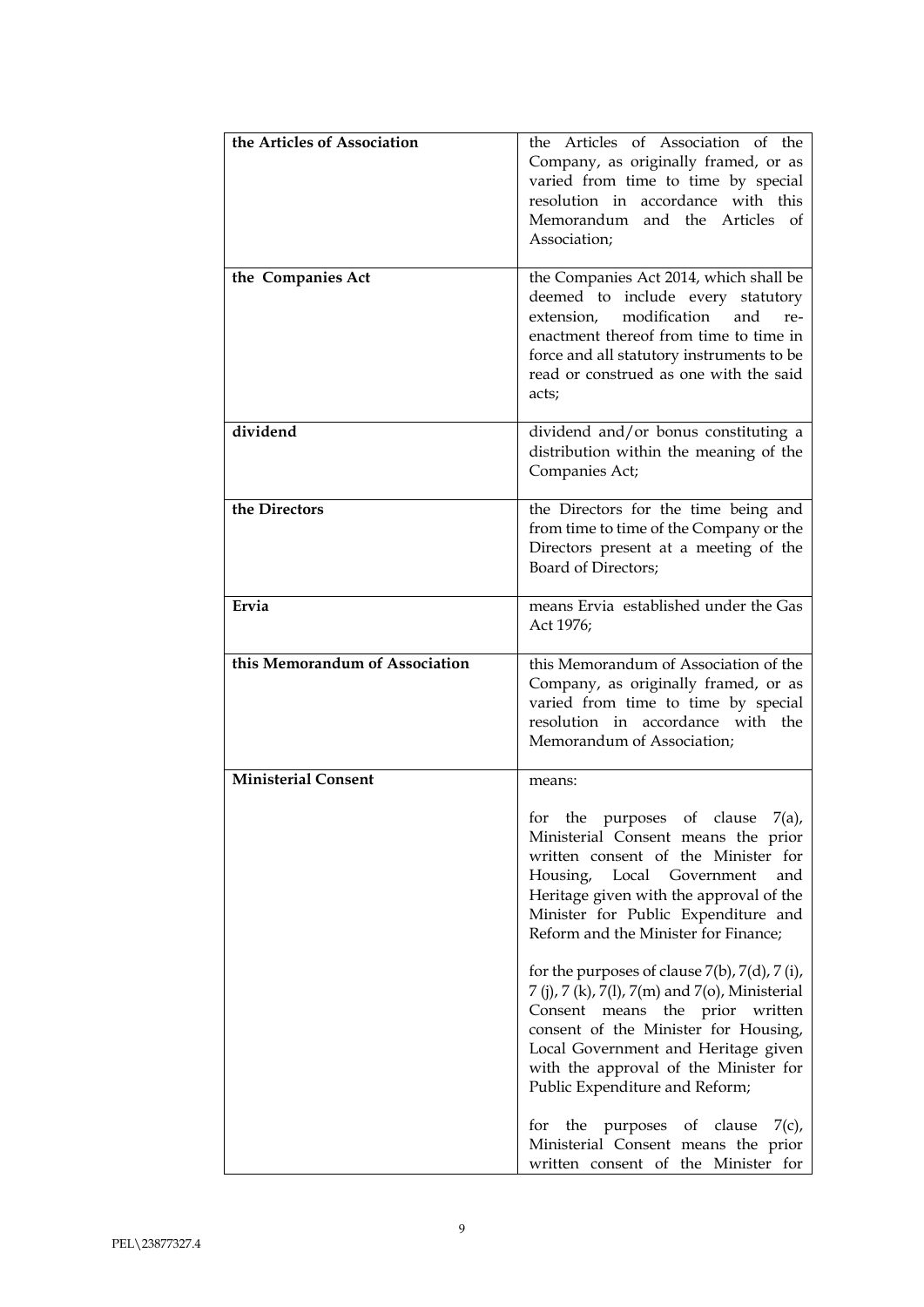|                                      | Housing, Local Government<br>and<br>Heritage;                                                                                                                                                                                                                                                                                    |
|--------------------------------------|----------------------------------------------------------------------------------------------------------------------------------------------------------------------------------------------------------------------------------------------------------------------------------------------------------------------------------|
|                                      | for the purposes of clause $7(e)$ , $7(f)$ , $7(g)$<br>and $7(n)$ , the prior written consent of<br>the Minister for Housing, Local<br>Government and Heritage and the<br>Minister for the Environment, Climate<br>and Communications and the Minister<br>for Finance and the Minister for Public<br>Expenditure and Reform; and |
|                                      | for the purposes of Clause<br>$7(h)$ ,<br>Ministerial Consent means the prior<br>written consent of the Minister for<br>Housing, Local Government<br>and<br>Heritage given with the prior approval<br>of the Minister for Finance.                                                                                               |
| person                               | includes any individual, firm, company,<br>corporation, undertaking, government,<br>state or agency of a state, or any<br>association or partnership (whether or<br>not having separate legal personality)<br>and its successors in title from time to<br>time;                                                                  |
| the State                            | Ireland;                                                                                                                                                                                                                                                                                                                         |
| <b>Water Services Acts</b>           | the Water Services Acts 2007-2015 and<br>any amendment, renewal, re-enactment<br>or variation of them or any of them in<br>force from time to time;                                                                                                                                                                              |
| <b>Water Services Infrastructure</b> | includes any pipe, accessories, ancillary<br>fixtures or fittings or related cables or<br>wires or other infrastructure in relation<br>to water services:                                                                                                                                                                        |
| €                                    | euros.                                                                                                                                                                                                                                                                                                                           |

- (3) Words importing the singular number only shall include the plural number and vice versa, and words importing the masculine gender shall include the feminine gender.
- (4) Unless the context otherwise requires, any reference in this Memorandum of Association to any statute or regulations or provision thereof shall at any time be deemed at that time to include any statute or regulations which amends, extends, consolidates, re-enacts or replaces same, or which has been amended, extended, consolidated, re-enacted or replaced (whether before or after the date of this Memorandum of Association) by same and any orders, regulations, instruments or other subordinate legislation made under the relevant stature.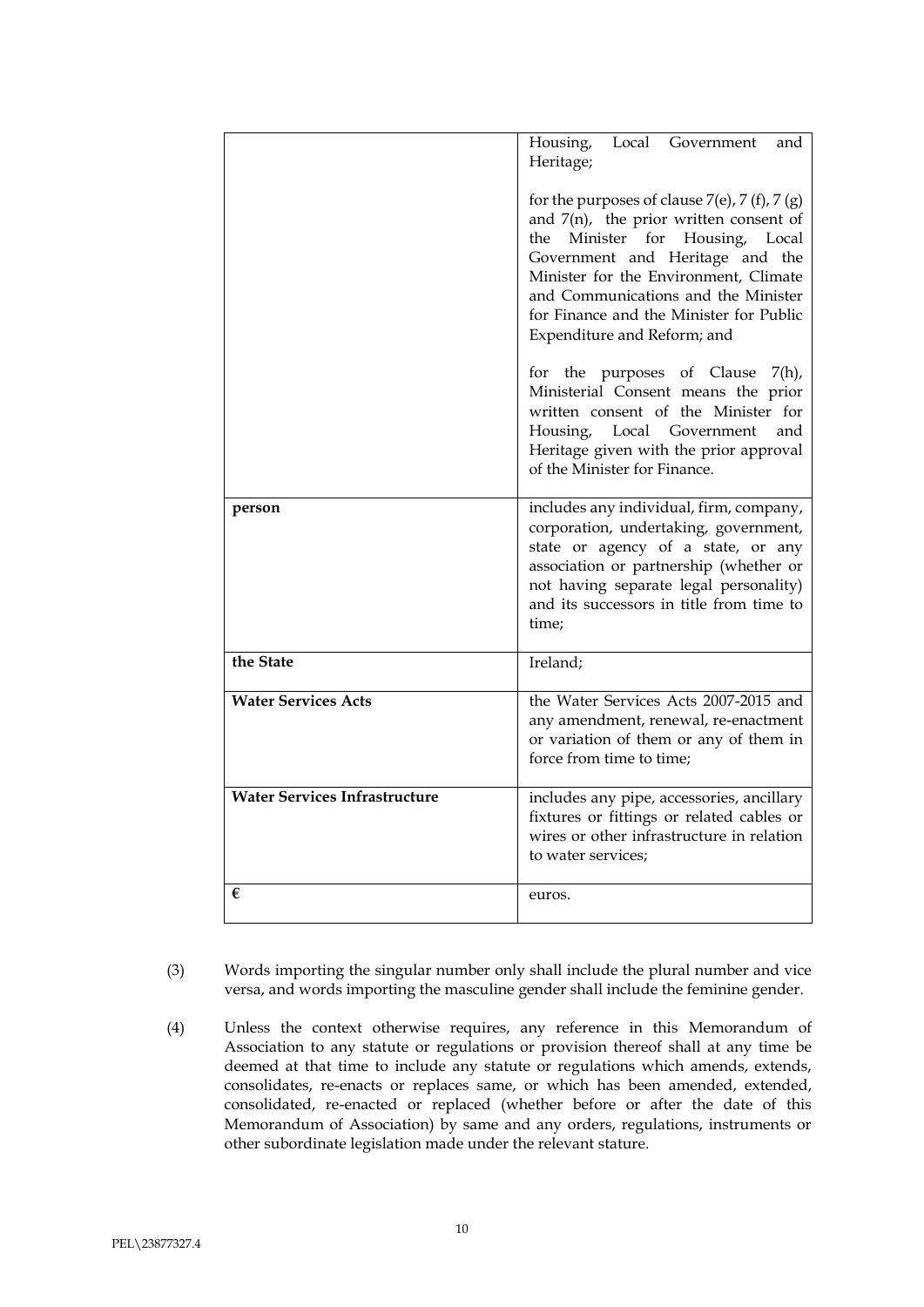(5) General words used in this Memorandum of Association, including those introduced by "other" shall not be given a restrictive meaning by reason of the fact that they are preceded by words indicating a particular class of acts, matters or things and general words shall not be given a restrictive meaning by reason of the fact that they are followed by particular examples intended to be embraced by general words and any phrase introduced by the term (i) "including" shall be construed as if to read "including, but without limitation", (ii) "in particular" shall be construed as if to read "in particular, but without limitation" and (iii) "for example" shall be construed as if to read "for example, but without limitation".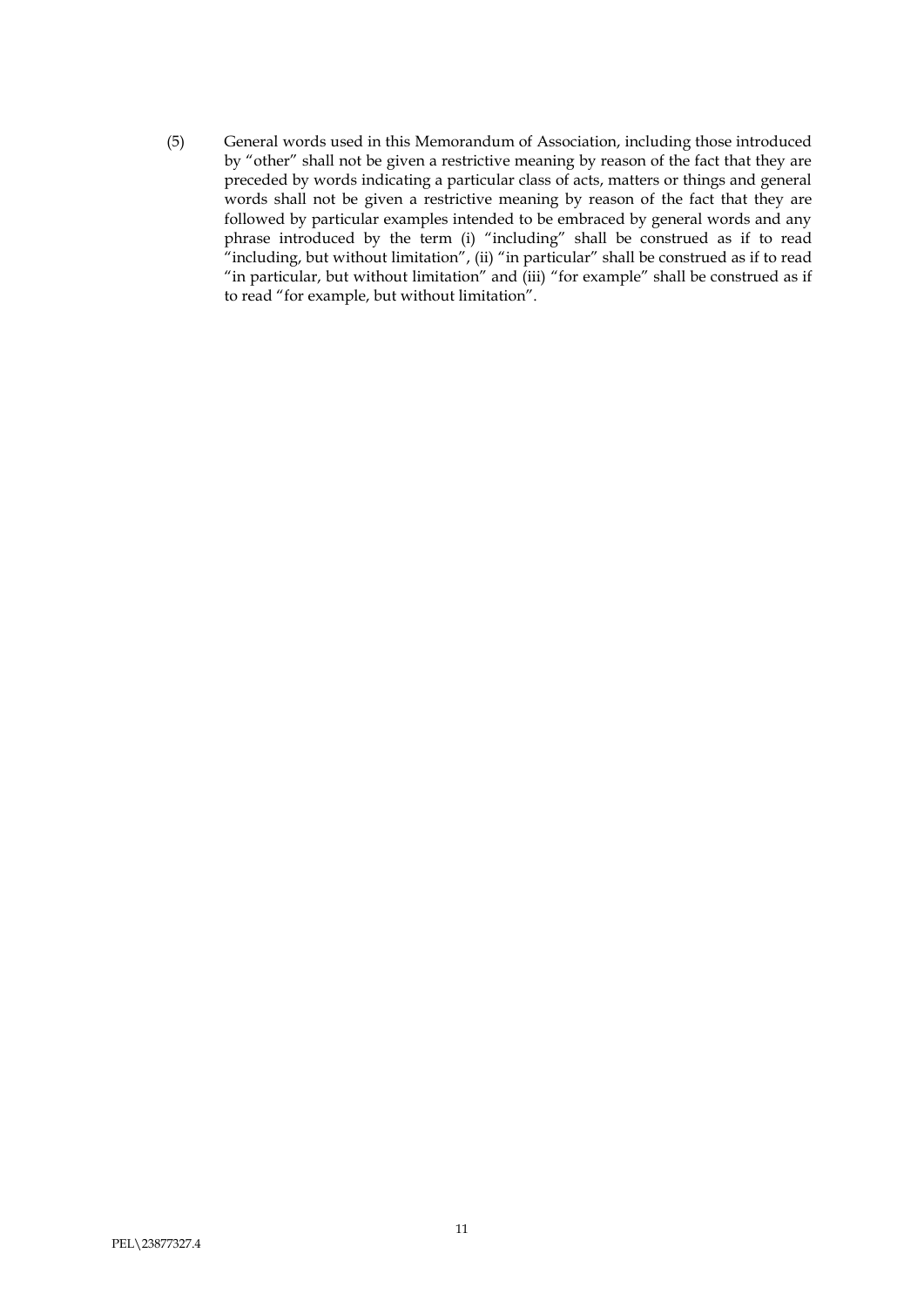### **ARTICLES OF ASSOCIATION**

#### 1. **Preliminary**

- 1.1 Notwithstanding anything contained in the Companies Act, no addition or alteration to the Articles of Association of the Company for the time being in force and no adoption of a new Articles of Association shall take effect until it is approved in writing by the Minister for Housing, Local Government and Heritage with the consent of the Minister for the Environment, Climate and Communications, the Minister for Public Expenditure and Reform and the Minister for Finance.
- 1.2 In these Articles the following words or symbols shall have the following meanings unless such meanings are inconsistent with the subject or context:

"A **Shares**" means the "A" shares of  $\epsilon$ 0.01 each in the share capital of the Company in issue from time to time;

"**the Companies Act**" means the Companies Act 2014 which shall be deemed to include every statutory extension, modification and re-enactment thereof from time to time in force and all statutory instruments to be read or construed as one with the said act;

"**the 2013 Act**" means the Water Services Act 2013;

"**these Articles**" means these Articles of Association, as originally framed, or as varied from time to time by special resolution in accordance with these Articles of Association;

"**B Shares**" means the "**B**" shares of  $\epsilon$ 0.01 each in the share capital of the Company in issue from time to time;

"**Board**" means the board of Directors;

"**Chairman**" means the person for the time being and from time to time appointed pursuant to Article 17.3;

"**Constitution"** means the document comprising the Memorandum of Association and these Articles;

"**Directors**" means the Directors for the time being and from time to time of the Company or the Directors present at a meeting of the Board;

"**dividend**" means dividend and/or bonus constituting a distribution within the meaning of the Companies Act;

"**electronic address**" means any address or number used for the purposes of sending or receiving documents or information by electronic means;

"**electronic means**" means any process or means provided or facilitated by electronic equipment for the processing (including digital compression), storage and transmission of data, employing wire, wireless radio, optical, fibre optical and/or nano technologies, or any other electromagnetic means;

"**Ervia**" means Ervia (previously Bord Gáis Éireann) established pursuant to the Gas Act 1976;

"**Ervia Group**" means Ervia and its subsidiaries from time to time including the Company;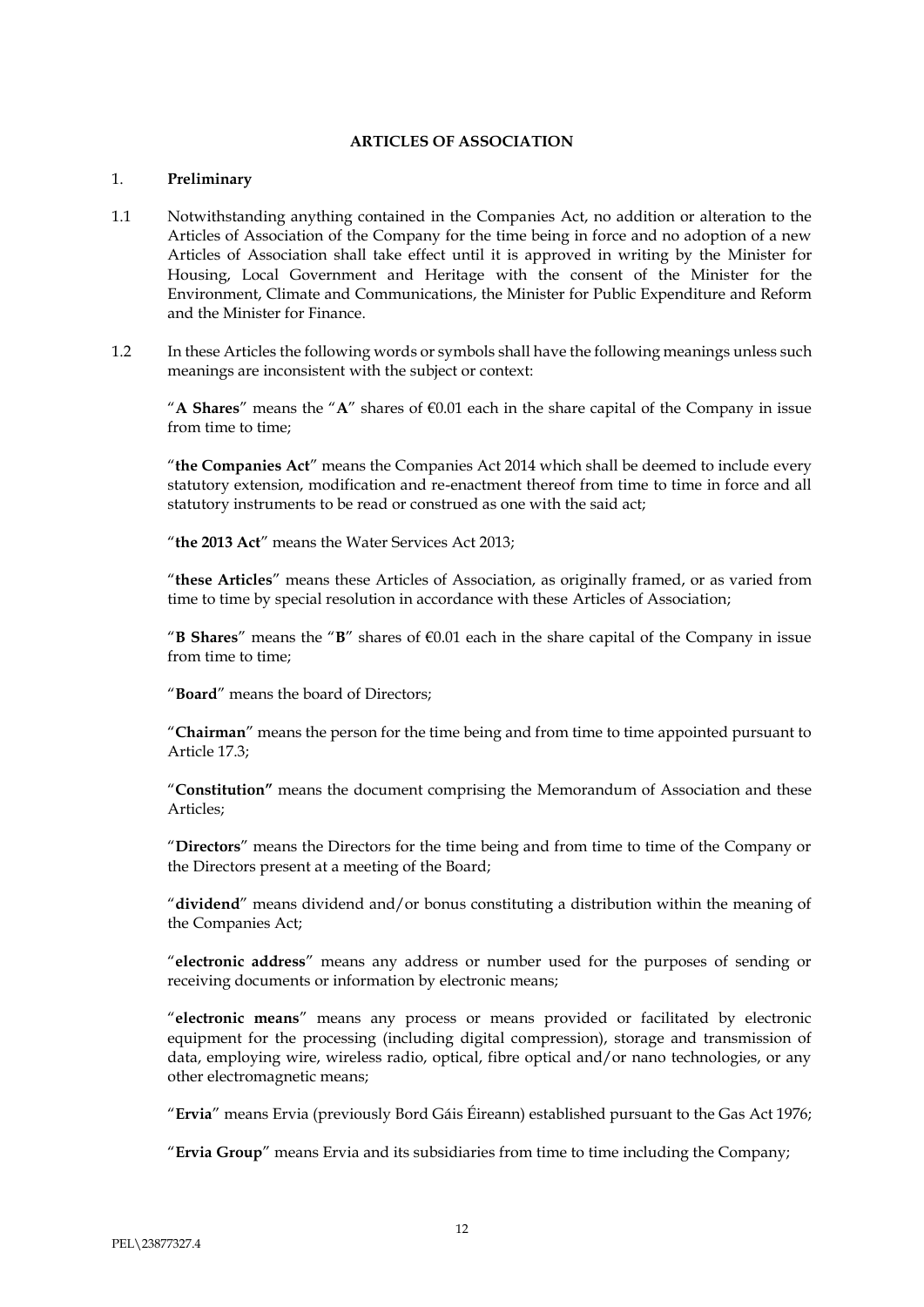"**Memorandum of Association**" means the Memorandum of Association of the Company, as originally framed, or as varied from time to time by special resolution in accordance with the Memorandum of Association;

#### **"Ministerial Consent"** means:

- (a) in Articles 3, 6.4, 7, 8 and 23, the prior written consent of the Minister for Housing, Local Government and Heritage given with the approval of the Minister for Finance and the Minister for Public Expenditure and Reform;
- (b) in Articles 5, 14.2(e) and 14.5, the prior written consent of the Minister for Housing, Local Government and Heritage ; and
- (c) in Articles 14.2(c), 14.6, 16.7 and 21, the prior written consent of the Minister for Housing, Local Government and Heritage given with the approval of the Minister for Public Expenditure and Reform.

"**month**" means calendar month;

"**Office**" means the registered office for the time being and from time to time of the Company;

"**paid up**" means paid up or credited as paid up;

"**person**" means includes any individual, firm, company, corporation, undertaking, government, state or agency of a state, or any association or partnership (whether or not having separate legal personality) and its successors in title from time to time;

"**Register**" means the Register of Members to be kept as required by section 169 of the Companies Act;

"**Seal**" means the common seal of the Company;

"**Secretary**" shall include an assistant or an acting secretary for the time being;

"**Shares**" means any shares in the capital of the Company;

"**State**" means Ireland;

"**Subscription Value**" means, in respect of a Share, the aggregate of the amount paid up in respect of the nominal value thereof and any share premium thereon;

"**Water Services Acts**" means the Water Services Acts 2007-2015, and any amendment, renewal, re-enactment or variation of them or any of them in force from time to time; and

"**€**" means Euros.

1.3 Expressions referring to writing shall, unless the contrary intention appears, be construed as including reference to printing, lithography, photography, and any other means of reproducing or representing words in visible and non-transitory form provided that it shall not include writing in electronic form except (i) as provided in these Articles and (ii) in the case of a notice, document or information to be given, served or delivered to the Company, where the Company has agreed to receipt in such form and such notice, document or information is given, served or delivered in such form and manner as may have been specified by the Directors from time to time for the giving, serving or delivery of notices, documents or information in electronic form.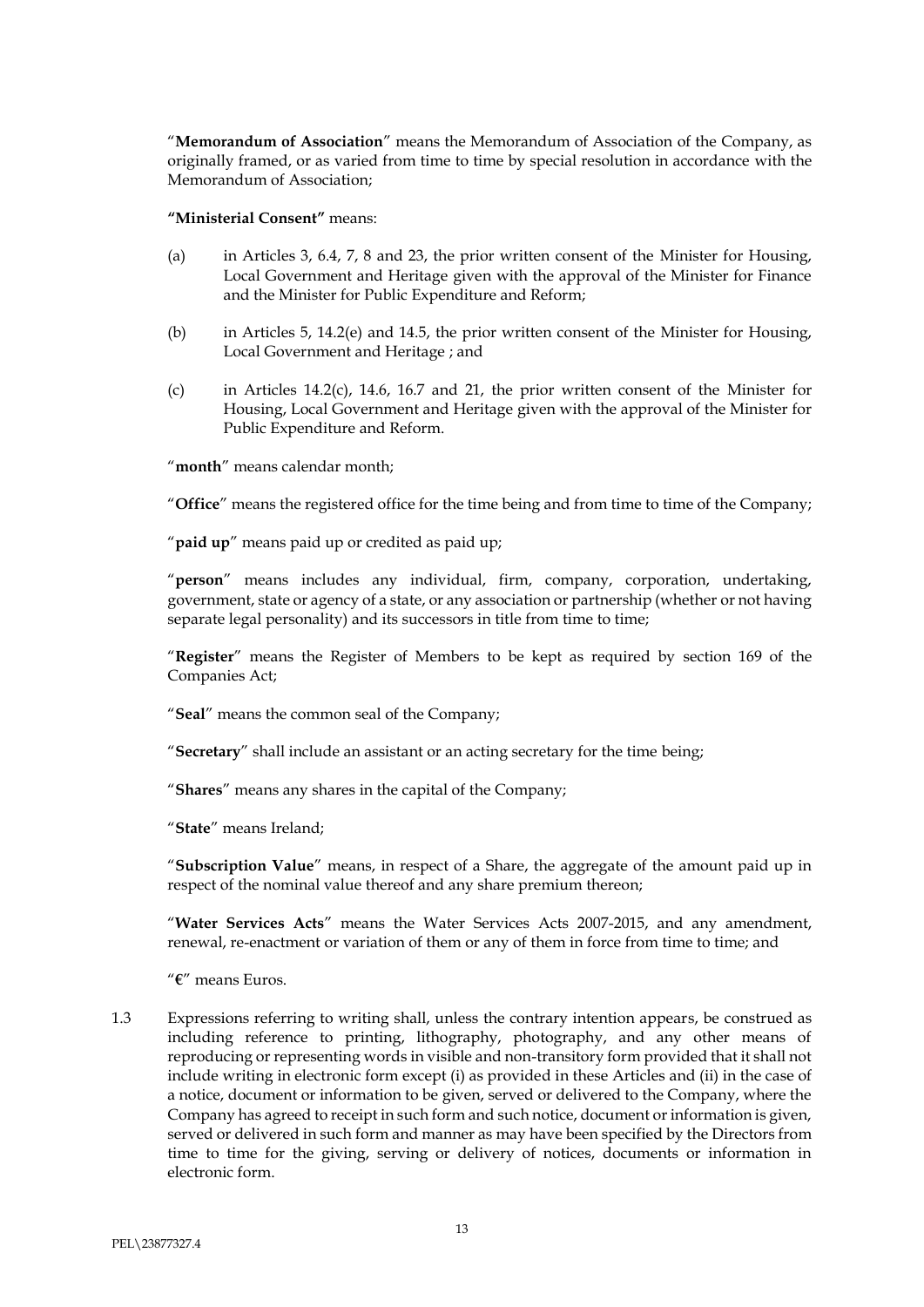- 1.4 Expressions in these Articles referring to execution of any document shall include any mode of execution whether under seal or under hand and any mode of signature by electronic means as may from time to time be approved by the Directors.
- 1.5 Words importing the singular number only shall include the plural number and vice versa, and words importing the masculine gender shall include the feminine gender.
- 1.6 Unless the context otherwise requires, any reference in these Articles to any statute or regulations or provision thereof shall at any time be deemed at that time to include any statute or regulations which amends, extends, consolidates, re-enacts or replaces same, or which has been amended, extended, consolidated, re-enacted or replaced (whether before or after the date of these Articles) by same and any orders, regulations, instruments or other subordinate legislation made under the relevant statute.
- 1.7 General words used in these Articles, including those introduced by "**other**" shall not be given a restrictive meaning by reason of the fact that they are preceded by words indicating a particular class of acts, matters or things and general words shall not be given a restrictive meaning by reason of the fact that they are followed by particular examples intended to be embraced by general words and any phrase introduced by the term (i) "**including**" shall be construed as if to read "**including, but without limitation**", (ii) "**in particular**" shall be construed as if to read "in particular, but without limitation" and (iii) "**for example**" shall be construed as if to read "for example, but without limitation".
- 1.8 Neither the Company nor the Directors shall seek Ministerial Consent for the purposes of any provision of these Articles pursuant to which such consent is required by the Company or the Directors as the case may be, or the approval of the Minister for Housing, Local Government and Heritage for the purposes of Article 1.1, unless Ervia shall have given its prior written consent to the proposed act or matter in regard to which such consent or approval is sought.
- 1.9 The provisions of the Companies Act are adopted except, in respect of the optional provisions identified in the Companies Act, to the extent that this Constitution provides otherwise or states otherwise expressly or by import and provided that the making in this Constitution of an alternative provision with regard to the matters provided for in an optional provision shall be deemed to effect a disapplication of that optional provision save to the extent that it is the same as the alternative provision.

## 2. **Private Company**

- 2.1 The Company is a private company, and accordingly:
	- (a) no share in the Company may be transferred otherwise than in accordance with Article 6;
	- (b) any invitation or offer to the public to subscribe for any shares or debentures or other securities of the Company is prohibited; and
	- (c) the Company shall not have power to issue share warrants to bearer.

# 3. **Share Capital and Variation of Rights**

- 3.1 The authorised share capital of the Company is €1,000,000 divided into 50,000,000 A Shares and 50,000,000 B Shares.
- 3.2 Without prejudice to any special rights previously conferred on the holders of any shares or class of shares in the Company, any share in the Company may be issued with such preferred,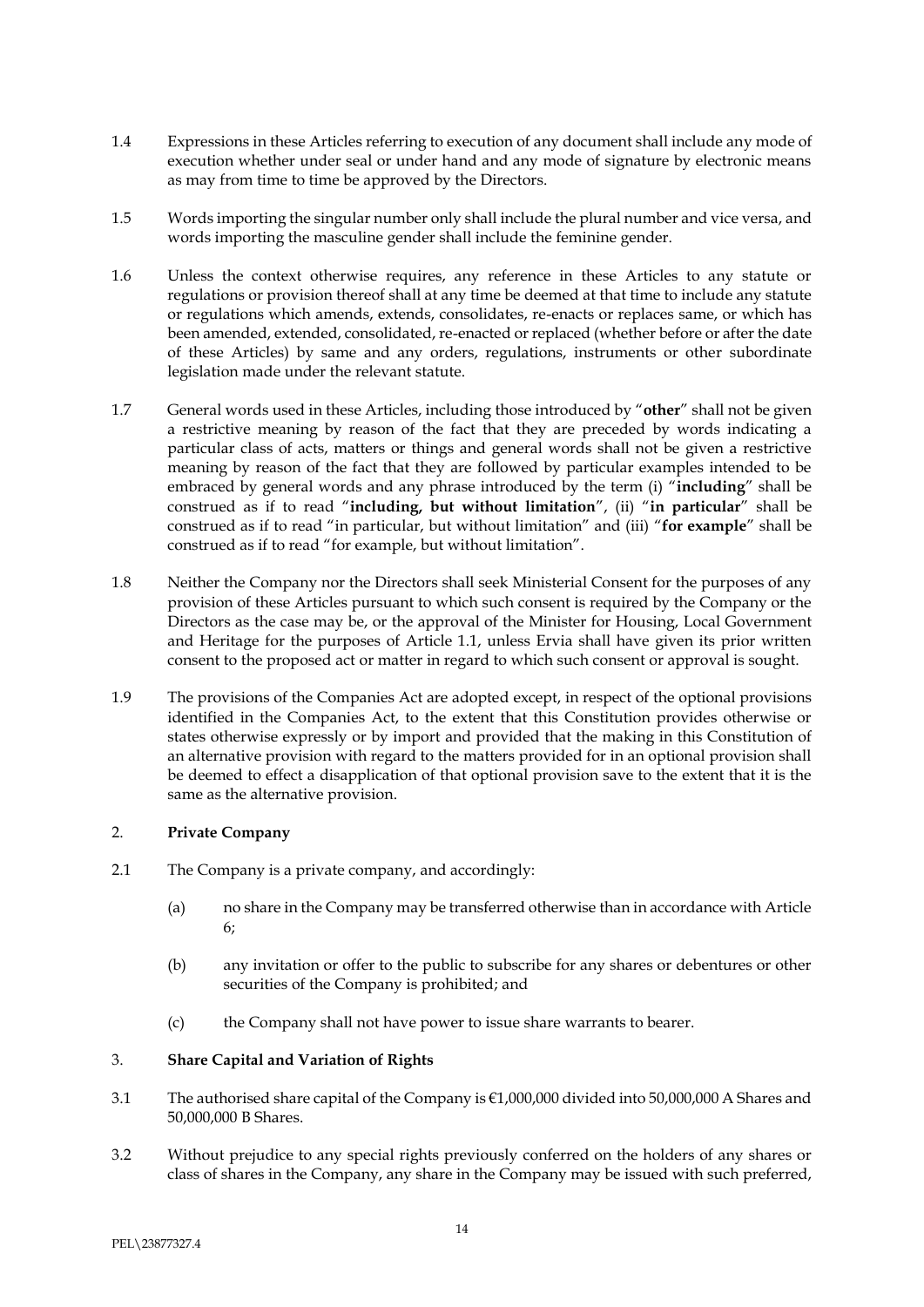deferred or other special rights or restrictions, whether in regard to dividend, voting, return of capital or otherwise, as the Company may from time to time by special resolution determine with Ministerial Consent. Subject to the provisions of the Companies Act and to Ministerial Consent, any Shares may with the sanction of a special resolution be issued on terms that they are, or that at the option of the Company or the person holding any such Shares, they are, liable to be redeemed on such terms and in such manner as the Company, before the issue of such Shares, may by special resolution and with Ministerial Consent determine or as may be provided by these Articles and, subject as aforesaid, the Company may cancel any shares so redeemed or may hold them as treasury shares or may reissue any such treasury shares as shares of any class or classes.

- 3.3 The special rights attached to any class of Share or Shares may not be varied nor abrogated either while the Company is a going concern or during or in contemplation of a winding-up, without Ministerial Consent and the consent in writing of the holders of 75 per cent or more of the issued Shares of that class or a special resolution passed at a separate general meeting of the holders of the class sanctioning that variation or abrogation. Notwithstanding the foregoing, the rights conferred upon the holders of Shares of any class shall not, unless otherwise expressly provided by the terms of issue of the Shares of that class, be deemed to be varied by:
	- (a) the creation or issue of further Shares ranking pari passu therewith;
	- (b) the creation or issue of further Shares with any rights which are preferential to such rights; or
	- (c) the variation of the rights attaching to any other class of Share.
- 3.4 Except as required by law, no person shall be recognised by the Company as holding any Share upon any trust and the Company shall not be bound by or be compelled in any way to recognise (even when having notice thereof) any equitable, contingent, future or partial interest in any Share or any interest in any fractional part of a Share or (except only as by these Articles or by law otherwise provided) any other rights in respect of any Share except an absolute right to the entirety thereof in the registered holder, but this shall not preclude the Company from requiring the members or a transferee of Shares to furnish the Company with information as to the beneficial ownership of any Share when such information is reasonably required by the Company.
- 3.5 Every person whose name is entered as a member in the Register shall be entitled without payment to one certificate for all his Shares and, if he transfers part of his holding, to one certificate for the balance. Upon payment of such sum, not exceeding €0.05 for every certificate after the first, as the Directors shall from time to time determine, he shall also be entitled to several certificates, each for one or more of his Shares. Every certificate shall be issued within two months after allotment or the lodgement with the Company of a transfer of the Shares, unless the conditions of issue of such Shares otherwise provide. Every such certificate shall be under the Seal and shall specify the number and class of Shares to which it relates, the distinguishing numbers (if any) allocated to such Shares and the amount paid up thereon. The Company shall not be bound to register more than three persons as joint holders of any Share (except in the case of executors or trustees of a deceased member) and, in the case of a Share held jointly by several persons, the Company shall not be bound to issue more than one certificate therefor and delivery of a certificate for a share to one of several joint holders shall be sufficient delivery to all.
- 3.6 If any such certificate shall be worn out, defaced, destroyed or lost, it may be renewed on such evidence being produced and on payment of such amount not exceeding €0.05 as the Directors shall require, and, in case of wearing out or defacement, on delivery up of the old certificate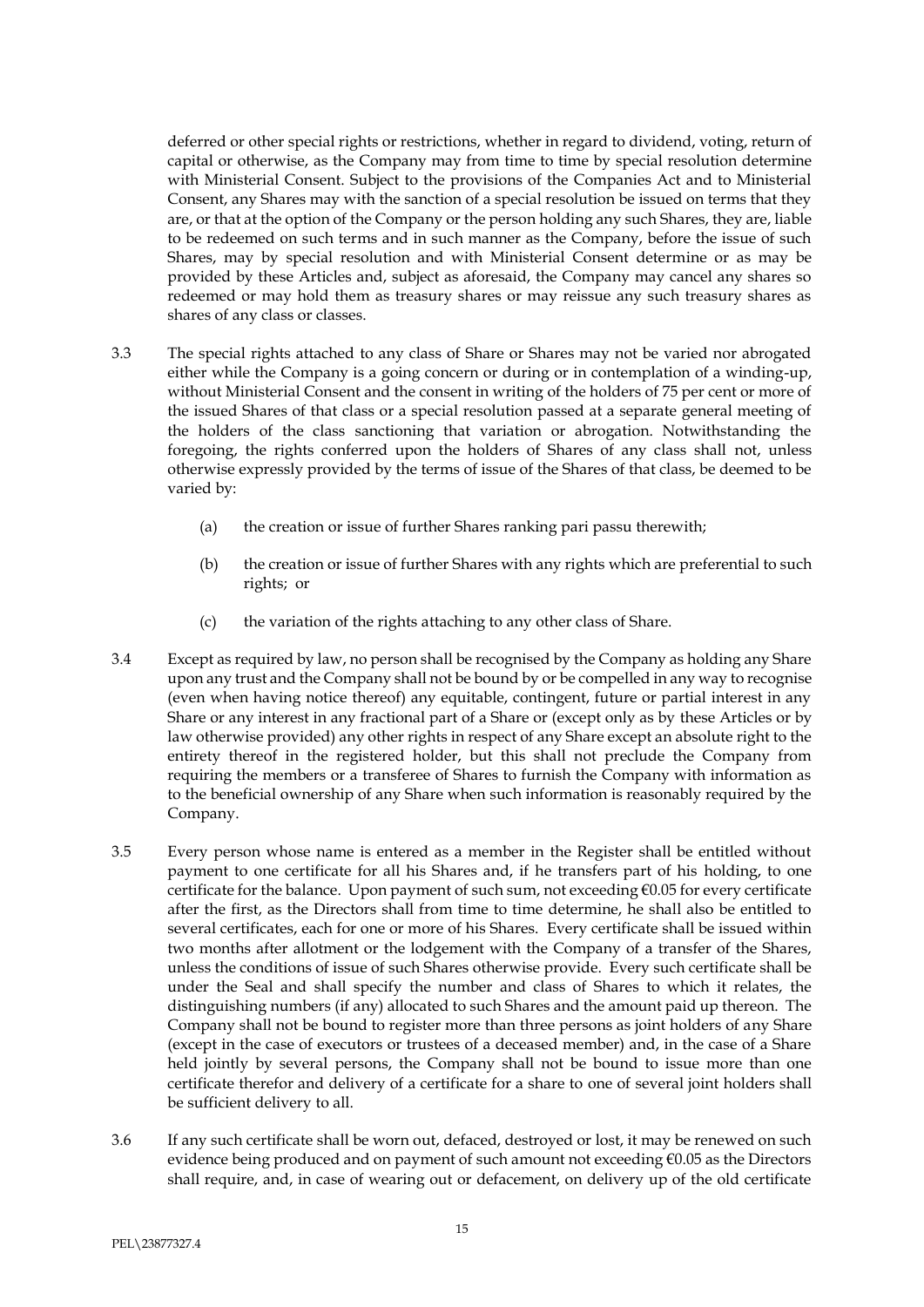and, in case of destruction or loss, on execution of such indemnity (if any) as the Directors may from time to time require. In case of destruction or loss, the member to whom such renewed certificate is given shall also bear and pay to the Company all expenses incidental to the investigation by the Company of the evidence of such destruction or loss and to such indemnity.

## 4. **Rights Attaching to the Shares**

4.1 Except as otherwise stated in these Articles, the Shares shall rank pari passu. The special rights and restrictions attached to and imposed upon each class of share capital of the Company are as set out in these Articles, including in particular in this Article 4.

*Liquidation*

- 4.2 On a return of assets on liquidation, on a reduction of capital (except in the case of a reduction of capital consequent on a purchase or redemption by the Company of any of its own shares) or otherwise, the assets of the Company remaining after payment of its liabilities (the "**Net Proceeds**") shall be distributed as follows and in the following order of priority:
	- (a) firstly, in payment to the holders of the A Shares of an amount equal to the Subscription Value of each A Share held. If the Net Proceeds are less than the aggregate of the Subscription Value of each A Share held, the Net Proceeds shall be distributed among the holders of the A Shares pro rata to the number of A Shares held by each; and
	- (b) thereafter, the balance of the Net Proceeds, if any, shall be distributed to the holders of the B Shares pro rata to the number of B Shares held by each.

*Income*

4.3 The B Shares shall carry the right to receive whatever dividends or distributions (if any) may be determined by the Board in respect of the B Shares from time to time. The A Shares shall not confer on the holders thereof any entitlement to any participation in the profits or assets of the Company, save as expressly provided in Article 4.2.

*Voting*

- 4.4 The holders of A Shares shall be entitled to receive notice of and attend and vote in person, or by proxy, at any general meeting of the Company so that:
	- (a) on a show of hands every holder of A Shares who is present in person or by proxy or (being a corporation) represented by a duly authorised representative shall have one vote; and
	- (b) on a poll every such holder shall have one vote for each A Share of which it is the holder.
- 4.5 The holders of B Shares shall be entitled to receive notice of and attend in person or (being a corporation) be represented by a duly authorised representative at any general meeting of the Company but shall not be entitled to vote at any general meeting of the Company.

#### 5. **Issue of Securities**

5.1 Subject to the provisions of the Companies Act and these Articles, and provided that Ministerial Consent and the prior consent in writing of Ervia has been obtained in respect of each and any exercise of a power conferred by this Article 5, the Shares shall be at the disposal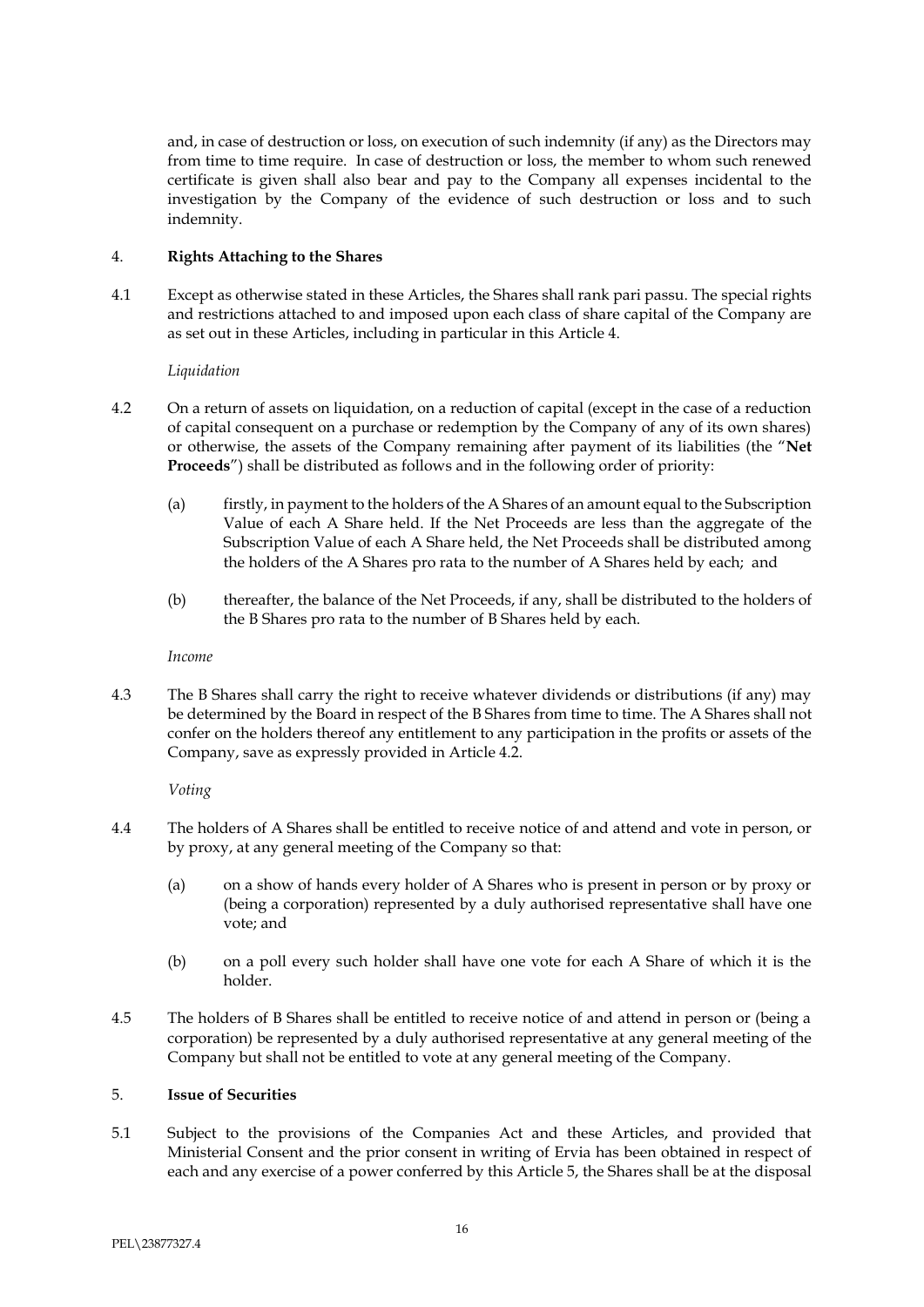of the Directors and they may allot, grant options over or otherwise dispose of them to such persons, on such terms and conditions and at such times as they may consider to be in the best interests of the Company and its members.

#### 6. **Transfer of Shares and other Matters**

- 6.1 All transfers of Shares shall be effected by transfer in writing in any usual or common form, or in any other form which the Directors may approve but need not be under seal.
- 6.2 The instrument of transfer of a Share shall be signed by or on behalf of the transferor and in the case of a Share not fully paid shall also be signed by or on behalf of the transferee. The transferor shall be deemed to remain the holder of the Share until the name of the transferee is entered in the Register in respect thereof.
- 6.3 The Directors may, in their absolute discretion and without assigning any reason therefor, decline to register any transfer of any Share, whether or not it is a fully paid Share.
- 6.4 No Share, whether or not it is a fully paid Share may be transferred without Ministerial Consent.
- 6.5 If the Directors refuse to register a transfer they shall within two months after the date on which the transfer was lodged with the Company send to the transferee notice of the refusal.
- 6.6 All instruments of transfer which shall be registered shall be retained by the Company.
- 6.7 Notwithstanding anything in these Articles, the Directors shall be entitled to refuse to recognise and to refuse to register a renunciation of the allotment of any Shares by the allottee in favour of some other person, in the same manner and for the same reasons, if any, but not otherwise as they would be entitled to refuse to recognise or to register a transfer of Shares from such allottee to such other person.
- 6.8 Sections 77-81 and 96 of the Companies Act shall not apply to the Company.

## 7. **Increase and Alteration of Capital**

- 7.1 The Company may from time to time by ordinary resolution and subject to and with Ministerial Consent:
	- (a) increase the authorised share capital by such sum to be divided into Shares of such amounts as the resolution shall prescribe.;
	- (b) consolidate and divide all or any of its share capital into Shares of larger amount than its existing shares;
	- (c) sub-divide its existing Shares, or any of them, into Shares of smaller amount than is fixed by the Memorandum of Association (subject, nevertheless to section 83(1)(b) of the Companies Act);
	- (d) cancel any Shares which, at the date of the passing of the resolution, have not been taken, or agreed to be taken by any person.
- 7.2 Except so far as otherwise provided by the conditions of issue or by these Articles any capital raised by the creation of new Shares shall be considered part of the pre-existing capital, and shall be subject to the provisions herein contained.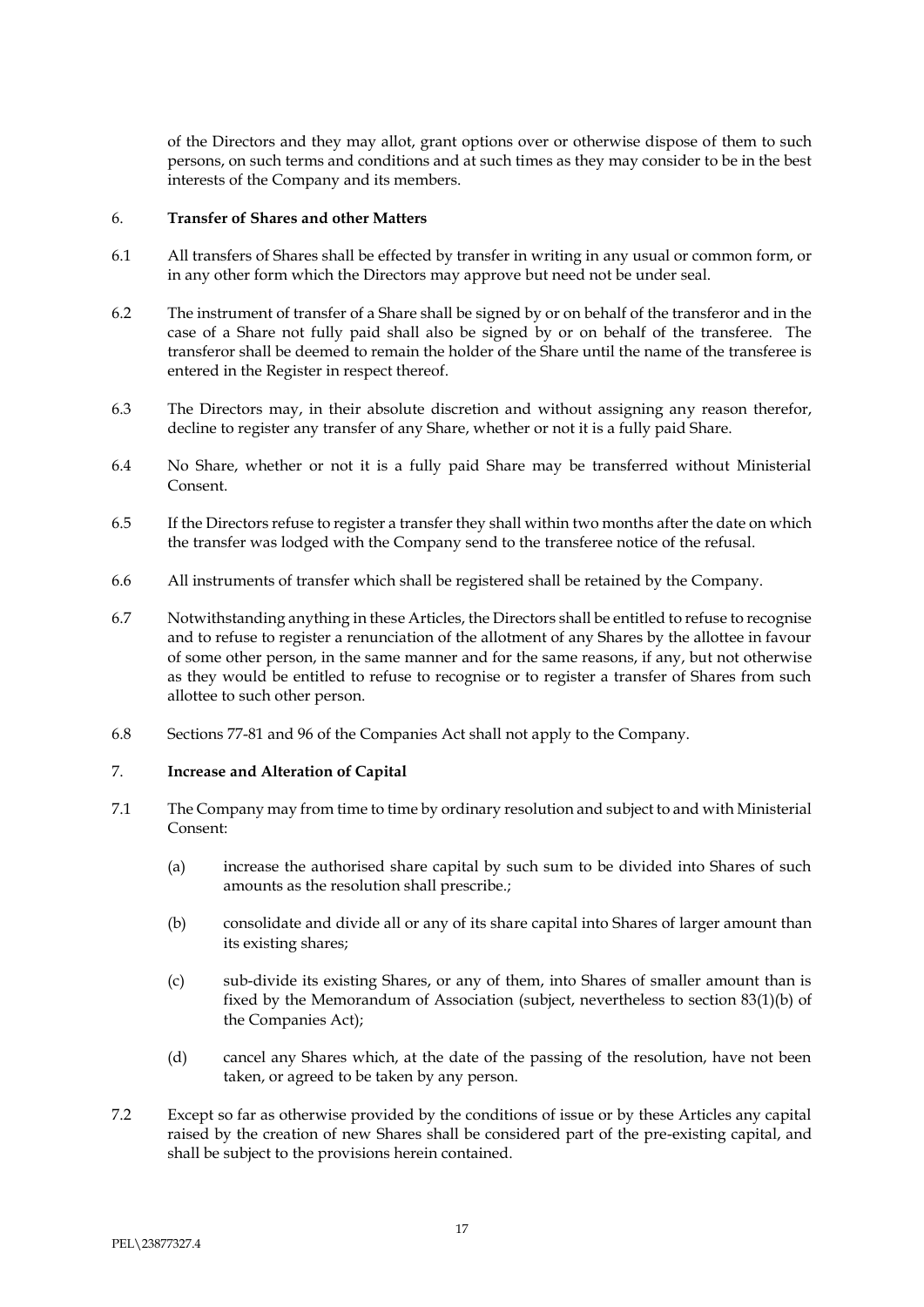7.3 The Company may reduce its company capital in accordance with the Companies Act subject to Ministerial Consent.

### 8. **Purchase of own Shares**

Subject to the provisions of the Companies Act and to any rights conferred on the holders of any class of Shares, the Company may, with Ministerial Consent, purchase all or any of its own Shares of any class, including any redeemable shares. Neither the Company nor the Directors shall be required to select the Shares to be purchased rateably or in any other particular manner as between the holders of Shares of the same class or as between them and the holders of Shares of any other class or in accordance with the rights as to dividends or capital conferred by any class of Shares. Subject as aforesaid, the Company may cancel any Shares so purchased or may hold them as treasury shares and reissue any such treasury shares as Shares of any class or classes or cancel them. Notwithstanding anything to the contrary contained in these Articles, the rights attached to any class of Shares shall be deemed not to be varied by anything done by the Company pursuant to this Article.

### 9. **General Meetings**

- 9.1 Subject to Article 9.2 the Company shall in each year hold a general meeting as its annual general meeting in addition to any other meeting in that year, and shall specify the meeting as such in the notices calling it; and not more than 15 months shall elapse between the date of one annual general meeting of the Company and that of the next.
- 9.2 So long as the Company holds its first annual general meeting within 18 months of its incorporation, it need not hold it in the year of its incorporation or in the year following.
- 9.3 Subject to Article 9.5, the annual general meeting shall be held at such time and place as the Directors shall determine and all general meetings other than annual general meetings shall be called extraordinary general meetings and shall be held at such time and place as the Directors shall determine.
- 9.4 The Directors may whenever they think fit, convene an extraordinary general meeting and an extraordinary general meeting shall also be convened by such members, or on such requisition (or in default may be convened by such requisitionists), as provided by section 178 of the Companies Act.
- 9.5 Subject to section 176 of the Companies Act, all general meetings (including annual and extraordinary general meetings and class meetings of members of the Company) may be conducted by means of telephone, video or other electronic means provided that all the persons entitled to notice of the meeting of the Company and the statutory auditors have been notified of the convening of the meeting and the availability of such electronic means for the meeting and, if present at the meeting, can hear and contribute to the meeting. Such participation in a meeting shall constitute presence in person at the meeting and the participants may be situated in any part of the world for any such meeting.

## 10. **Notice of General Meetings**

10.1 Subject to the provisions of the Companies Act an annual general meeting and a meeting called for the passing of a special resolution shall be called by 21 days' notice in writing at the least, and a meeting of the Company (other than an annual general meeting or a meeting for the passing of a special resolution) shall be called by 14 days' notice in writing at the least. The notice shall be exclusive of the day on which it is served or deemed to be served and of the day for which it is given, and shall specify the place, the day and the hour of the meeting, the general nature of the business to be transacted at the meeting, and in the case of a proposed special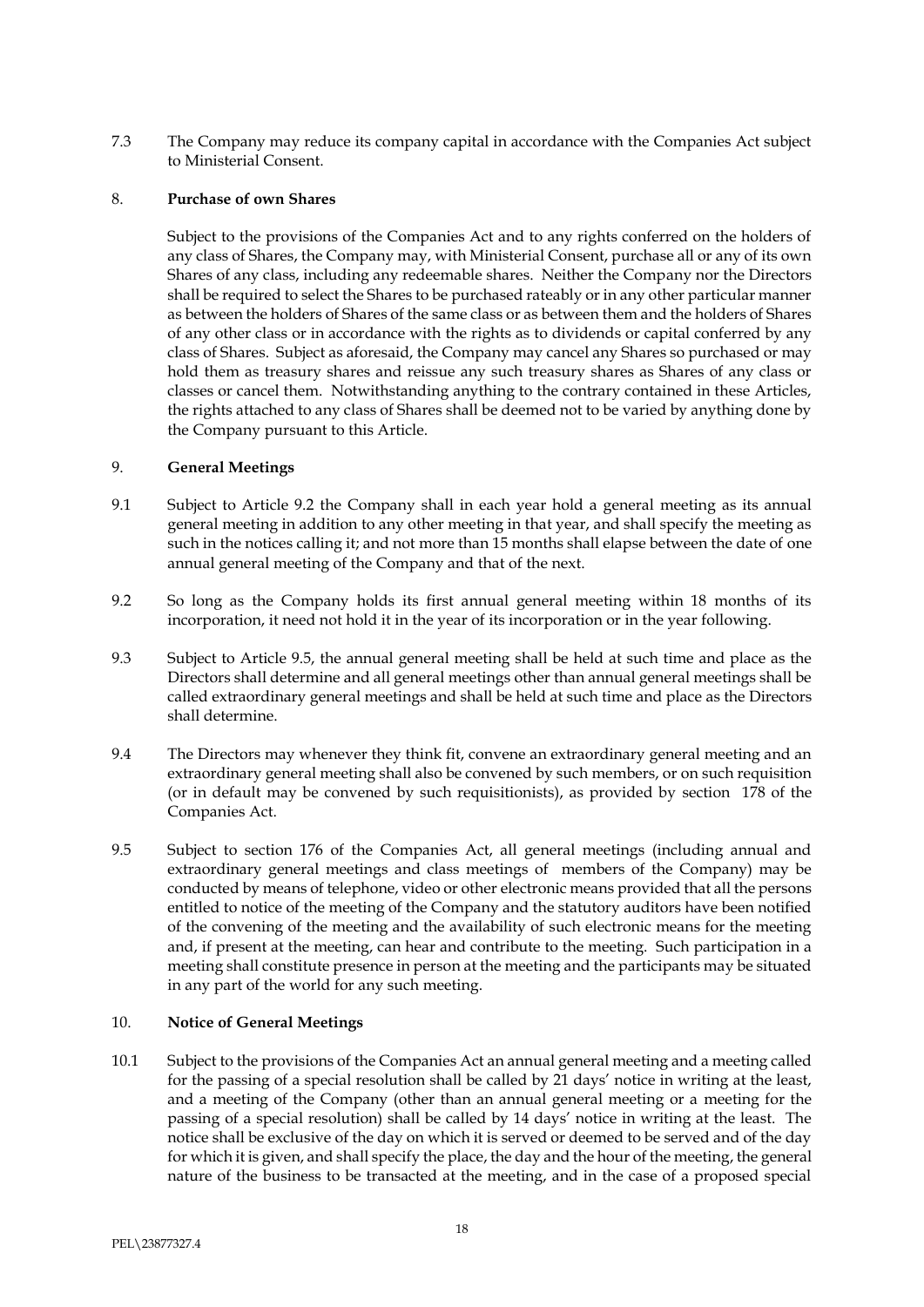resolution, the text or substance of that proposed special resolution, and shall be given, in manner hereinafter mentioned, to such persons as are, under these Articles, entitled to receive such notices from the Company. Every such notice shall comply with the provisions of section 181(5) of the Companies Act as to giving information to members in regard to their right to appoint proxies. The accidental omission to give notice of a meeting to, or the non-receipt of notice of a meeting by, any person entitled to receive notice shall not invalidate the proceedings at the meeting.

- 10.2 A meeting of the Company shall notwithstanding that it is called by shorter notice than that specified in Article 10.1 be deemed to have been duly called if it is so agreed by the statutory auditors and all the members entitled to attend thereat.
- 10.3 Where, by any provision contained in the Companies Act, extended notice is required of a resolution, subject to section 396(3) of the Companies Act, the resolution shall not be effective unless notice of the intention to move it has been given to the Company not less than 28 days (or such other period as the Companies Act permit) before the meeting at which it is to be moved, and the Company shall give to the members entitled to attend or vote at the meeting notice of any such resolution as required by and in accordance with the provisions of the Companies Act.

### 11. **Proceedings at General Meetings**

- 11.1 The business of the annual general meeting shall include the matters specified at section 186 of the Companies Act other than the matters specified at paragraphs (d) and (f) of that section.
- 11.2 No business shall be transacted at any general meeting unless a quorum is present. Two members entitled to attend at the meeting present in person, or by proxy, or (being corporations) present by a representative shall be a quorum for all purposes.
- 11.3 If within half an hour from the time appointed for a general meeting, a quorum is not present, the meeting, if convened on the requisition of members, shall be dissolved. In any other case it shall stand adjourned to the same day in the next week, at the same time and place, or to such other day and at such other time and place as the members present may determine and if at the adjourned meeting a quorum is not present within half an hour from the time appointed for the meeting, the meeting shall stand dissolved.
- 11.4 The chairman, if any, of the Directors shall preside as chairman at every general meeting of the Company, or if there be no such chairman or he is not present within fifteen minutes after the time appointed for the holding of the meeting or he is unwilling to act, the Directors present shall choose one of their number to be chairman of the meeting.
- 11.5 If at any meeting no Director is willing to act as chairman or if no Director is present within fifteen minutes after the time appointed for the holding of the meeting, the members present and entitled to vote shall choose one of their number to be chairman of the meeting.
- 11.6 The chairman of the meeting may with the consent of any meeting at which a quorum is present (and shall if so directed by the meeting) adjourn the meeting from time to time and from place to place, but no business shall be transacted at any adjourned meeting other than the business left unfinished at the meeting from which the adjournment took place. It shall not be necessary to give any notice of an adjournment or of the business to be transacted at an adjourned meeting
- 11.7 At any general meeting a resolution put to the vote of the meeting shall be decided on a show of hands unless a poll is (before or on the declaration of the result of the show of hands) demanded by the person or persons specified in section 189(2) of the Companies Act.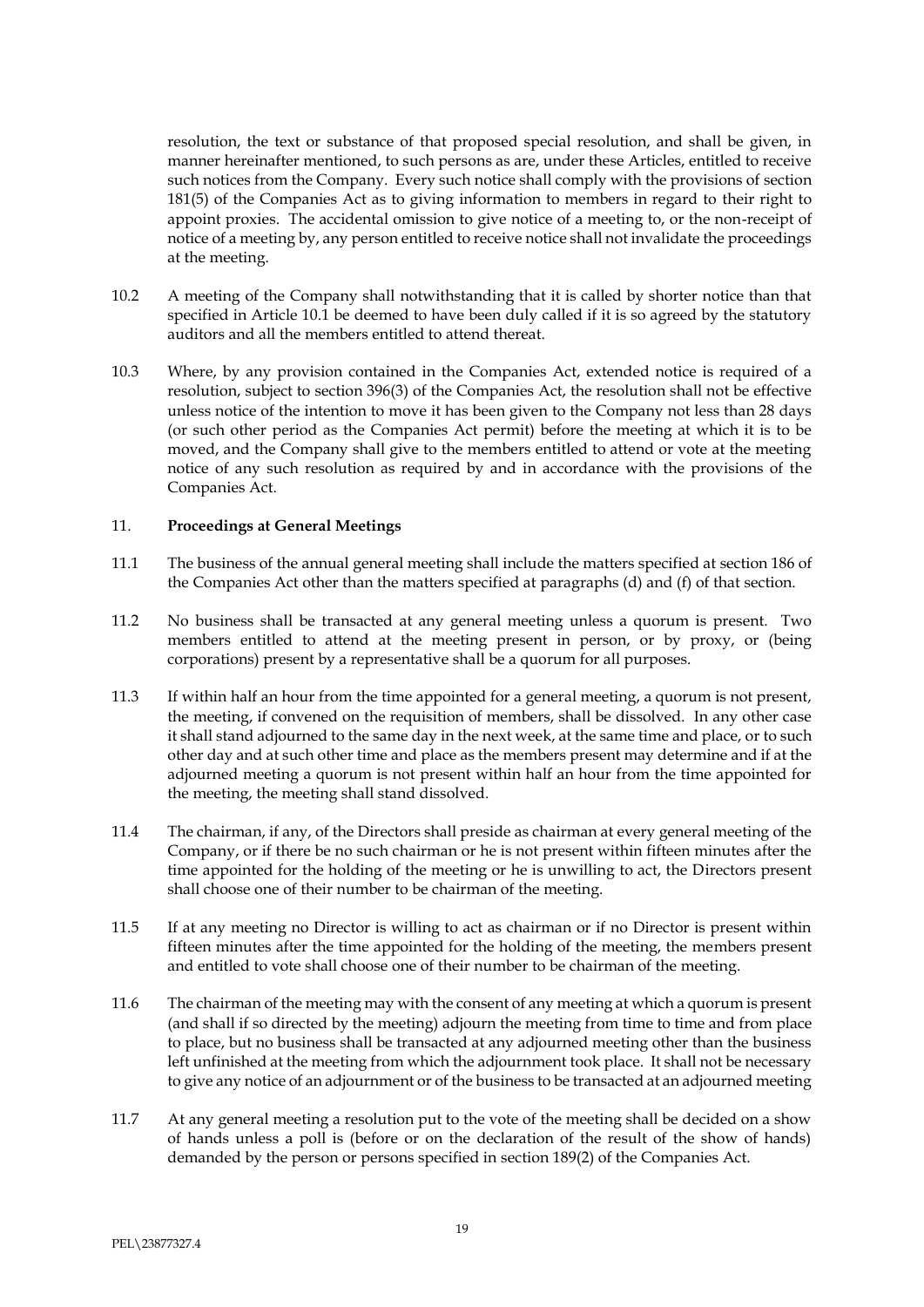- 11.8 Unless a poll is so demanded, a declaration by the chairman that a resolution has, on a show of hands, been carried or carried unanimously, or by a particular majority, or lost, and an entry to that effect in the book containing the minutes of the proceedings of the Company shall be conclusive evidence of the fact without proof of the number or proportion of the votes recorded in favour of or against such resolution. The demand for a poll may be withdrawn.
- 11.9 Except on the questions of the appointment of a chairman or of an adjournment (in which cases a poll shall be taken immediately) a poll shall be taken in such manner and at such a time as the chairman of the meeting may direct, and the result of a poll shall be deemed to be the resolution of the meeting.
- 11.10 When there is an equality of votes whether on a show of hands or on a poll, the chairman of the meeting shall not be entitled to a second or casting vote.

### 12. **Votes of Members**

- 12.1 Subject to any rights or restrictions for the time being attached to any class or classes of shares, on a show of hands every member present in person and every proxy shall have one vote, so, however, that no individual shall have more than one vote, and on a poll every member shall have one vote for each share of which he is the holder.
- 12.2 Where there are joint holders, the vote of the senior who tenders a vote, whether in person or by proxy, shall be accepted to the exclusion of the votes of the other joint holders; and for this purpose, seniority shall be determined by the order in which the names stand in the register.
- 12.3 Votes may be given either personally or by proxy, and a person entitled to more than one vote need not use all his votes or cast all the votes he uses in the same way.
- 12.4 The instrument appointing a proxy shall be in writing under the hand of the appointer or of his attorney duly authorised in writing, or, if the appointer is a body corporate, either under seal or under the hand of an officer or attorney duly authorised. A member shall in addition be entitled to appoint a proxy by facsimile or electronic mail. A proxy need not be a member of the Company.
- 12.5 The instrument appointing a proxy and the power of attorney or other authority, if any, under which it is signed, or a notarially certified copy of that power or authority shall be deposited at the Office, or at such other place within the State as is specified for that purpose in the notice convening the meeting, before the time for holding the meeting or adjourned meeting at which the person named in the instrument proposes to vote, or, in the case of a poll, before the time appointed for the taking of the poll, and in default the instrument of proxy shall not be treated as valid.
- 12.6 The instrument appointing a proxy shall be deemed to confer authority to demand or join in demanding a poll.
- 12.7 An instrument appointing a proxy shall be in the form specified in section 184 of the Companies Act or a form as near to it as circumstances permit.
- 12.8 A vote given in accordance with the terms of an instrument of proxy shall be valid notwithstanding the previous death or insanity of the principal or revocation of the proxy or of the authority under which the proxy was executed or the transfer of the Share in respect of which the proxy is given, if no notice in writing of such death, insanity, revocation or transfer as aforesaid is received by the Company at the Office before the commencement of the meeting or adjourned meeting at which the proxy is used.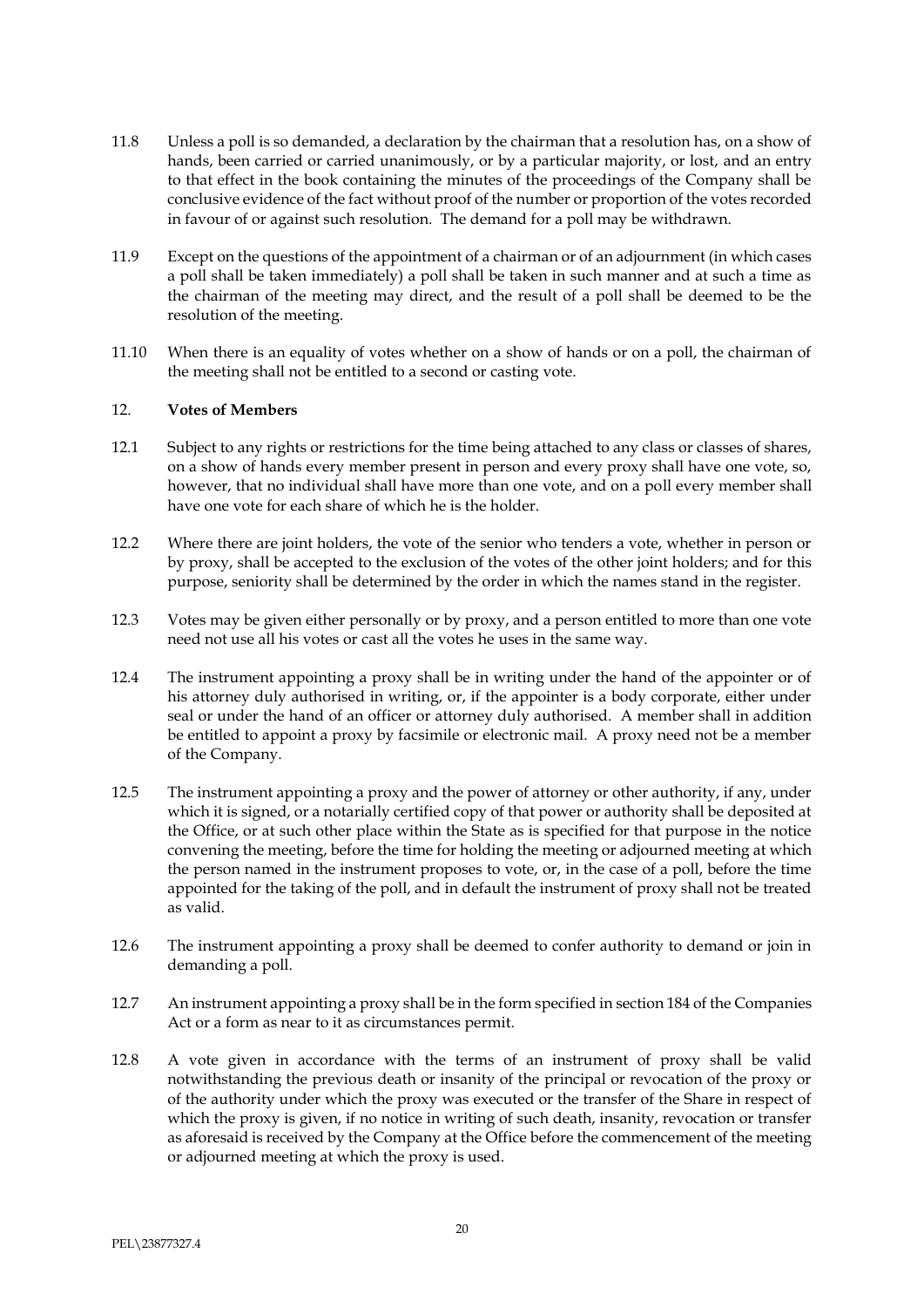12.9 A resolution in writing (other than a resolution specified in section 193(11) of the Companies Act) signed by all the members for the time being entitled to attend and vote on such resolution at a general meeting (or being bodies corporate by their duly appointed representatives) shall be as valid and effective for all purposes as if the resolution had been passed at a general meeting of the Company duly convened and held and, if described as a special resolution, shall be deemed to be a special resolution within the meaning of the Companies Act. Any such resolution may consist of several documents in the like form each signed by one or more members for the time being entitled to attend and vote on such resolution at a general meeting (or being bodies corporate by their duly appointed representatives).

### 13. **Corporates acting by Representatives**

Any person being a body corporate or a corporation sole which is a member of the Company may by resolution of its directors or other governing body or, in the case of the corporation sole, by the corporation sole authorise such person or persons as it thinks fit to act as its representative or representatives at any meeting of the Company or of any class of members of the Company, and the person or persons so authorised shall be entitled to exercise the same powers on behalf of the body corporate or corporation sole which he or they represent(s) as the body corporate or corporation sole could exercise if it were an individual member of the Company.

## 14. **Directors**

- 14.1 (a) There shall be a minimum of four and a maximum of twelve Directors.
	- (b) The following persons shall ex officio be Directors of the Company:
		- (i) the Ervia CEO; and
		- (ii) the Chief Executive Officer of the Company (appointed pursuant to Article [14.6](#page-22-0) below).
- 14.2 (a) The power to appoint Directors (whether to fill casual vacancies or as an addition to the Board or otherwise), and the power to remove any Director, howsoever appointed, shall reside exclusively in Ervia.
	- (b) Any such appointment or removal shall be effected by a notice in writing signed by a member or the secretary of Ervia and shall be effective forthwith upon the delivery of such notice to the Company at the Office.
	- (c) Appointment or removal of Directors shall have no effect without Ministerial Consent.
	- (d) Any appointment of a Director shall terminate ipso facto if he or she shall cease from any cause to be an employee of any member of the Ervia Group.
	- (e) When appointing a Director, Ervia shall, subject to Ministerial Consent, fix the term of office for the relevant Director (which shall not exceed 5 years).
- 14.3 No shareholding qualification shall be required for Directors.
- 14.4 Directors shall not be entitled to remuneration for their position as Directors save that the Directors may be paid all such reasonable expenses as may be properly incurred by them in attending and returning from meetings of the Directors, or of any committee of the Directors, or general meetings, or otherwise in or about the business of the Company. Section 155 of the Companies Act shall not apply to the Company.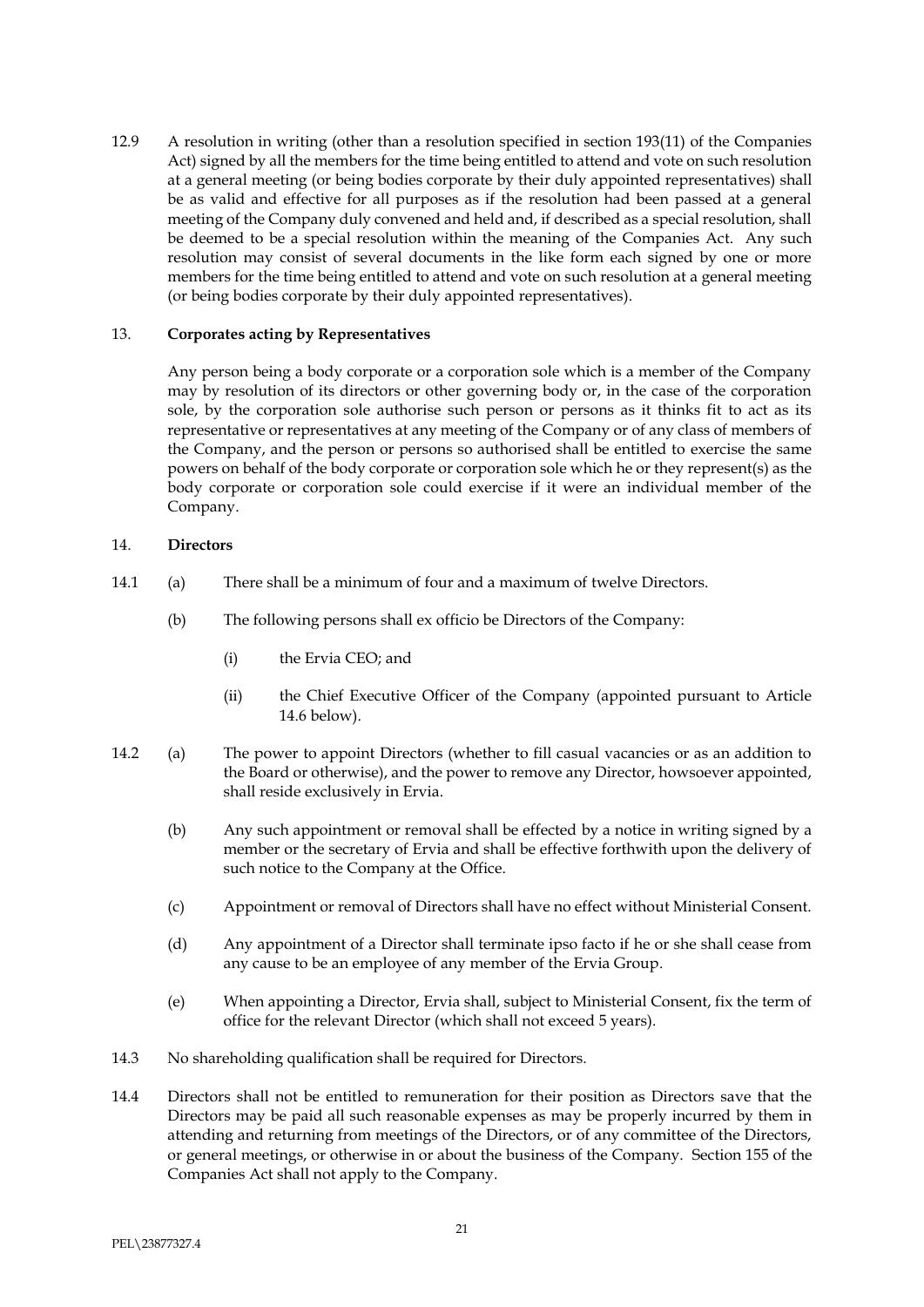- 14.5 The office of Director shall be vacated automatically:
	- (a) if he is adjudicated bankrupt, or any event equivalent or analogous thereto occurs, in the State or any other jurisdiction or he makes any arrangement or composition with his creditors generally; or
	- (b) if he, in the opinion of Ervia becomes incapable due to ill-health of effectively performing the functions of the office; or
	- (c) if he ceases to be or is prohibited from being a director of any company by reason of any Order made (or deemed to have been made) under any provision of the Companies Act; or
	- (d) if he be absent from meetings of the Directors for six consecutive months without leave and Ervia resolved with Ministerial Consent that his office be vacated; or
	- (e) if he, not being a Director holding any executive office for a fixed period, resigns his office by notice in writing to the Company; or
	- (f) if he is convicted of an indictable offence in relation to a company, an offence involving fraud or dishonesty (whether in connection with a company or not) or, unless Ervia otherwise determines, any other indictable offence; or
	- (g) if he is sentenced by a court of competent jurisdiction to a term of imprisonment;
	- (h) if the Court makes a declaration in respect of him under section 819 of the Companies Act or an order is made in respect of him or her under section 842 of the Companies Act;
	- (i) if the Minister for Housing, Local Government and Heritage issues a direction pursuant to section 9(5)(a) of the 2013 Act;
	- (j) if he ceases to be or is disqualified from being a Director pursuant to section 7 or section 8 of the 2013 Act or any provision of the Companies Act; or
	- (k) if he is removed under Article 14.2.
- <span id="page-22-0"></span>14.6 There shall be a Chief Executive Officer of the Company whose functions shall be to carry on, manage and control the administration of the Company in accordance with these Articles. The Chief Executive Officer shall be appointed by Ervia subject to Ministerial Consent and shall hold office upon and subject to such terms and conditions (including as to remuneration and allowances) as may be determined by Ervia subject to Ministerial Consent. The Chief Executive Officer shall be appointed as a Director of the Company but that appointment shall terminate ipso facto if he shall cease from any cause to hold the office of Chief Executive Officer.

#### 15. **Borrowing Powers**

Subject to the prior written consent of Ervia, the Water Services Acts and this Constitution, the Directors may without any limitation as to amount exercise all the powers of the Company to borrow money, and to mortgage or charge its undertaking, property and uncalled capital or part thereof, and to issue debentures, debenture stock and other securities, whether outright or as security for any debt, liability or obligation of the Company or of any third party.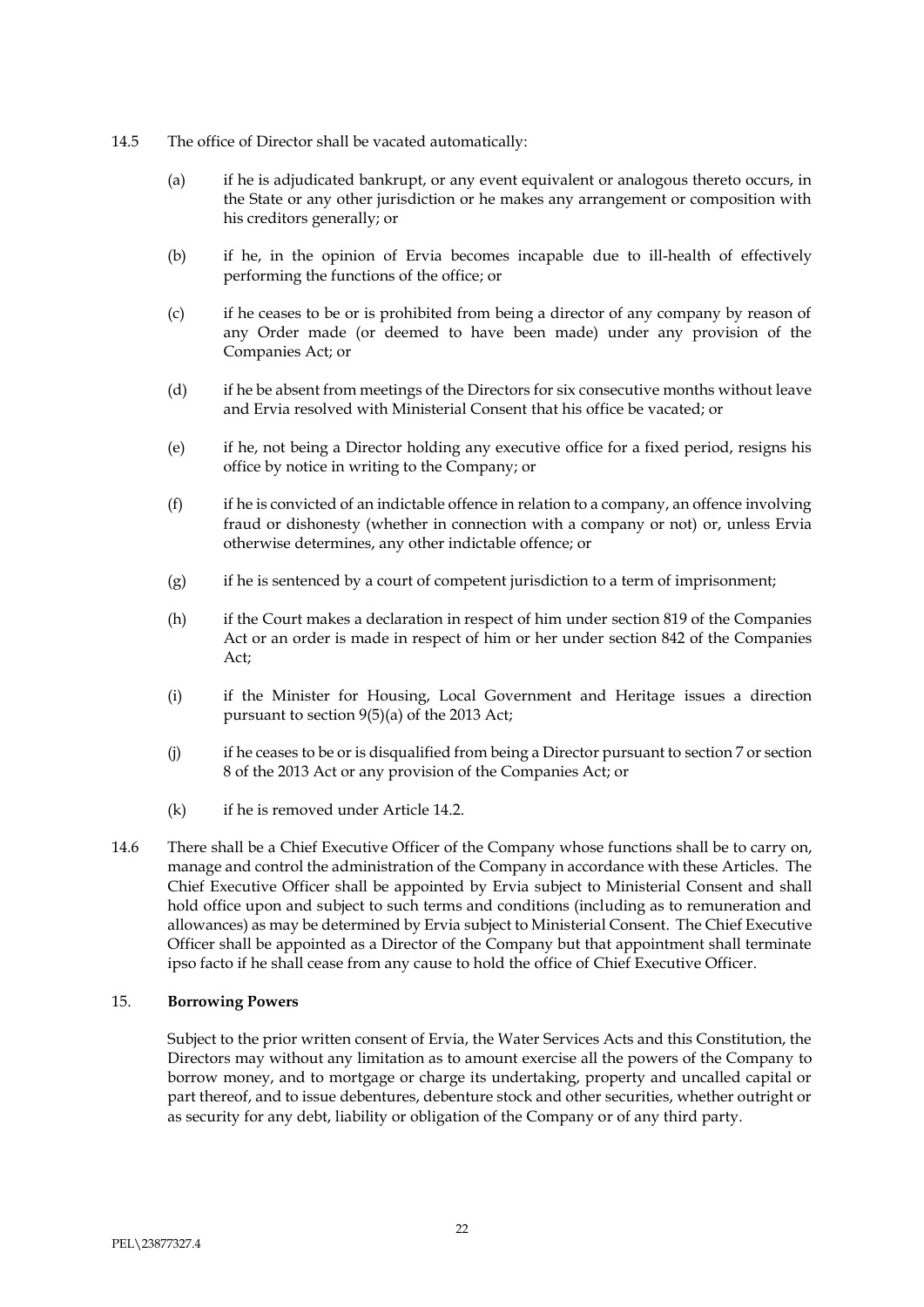### 16. **Powers and Duties of Directors**

- 16.1 Subject to the provisions of this Constitution, the Water Services Acts and the Companies Act (including all requirements thereof for consents) and to receipt of such approvals of Ervia as may be required pursuant to any notice of required approvals given by Ervia to the Company from time to time, the business of the Company shall be managed by the Directors and the Directors, may exercise all such powers of the Company and do on behalf of the Company all such acts as may be exercised and done by the Company and as are not by the Companies Act or by these Articles required to be exercised by the Company in general meeting provided that the Directors shall be obliged to adopt and ensure the implementation by Irish Water of the risk management policy of Ervia from time to time.
- 16.2 The Directors may from time to time, and at any time, by power of attorney appoint any company, firm or person or any fluctuating body of persons, whether nominated directly or indirectly by the Directors, to be the attorney or attorneys of the Company for such purposes and with such powers, authorities and discretions (not exceeding those vested in or exercisable by the Directors under these Articles) and for such period and subject to any conditions applicable thereto under these Articles and such additional conditions as they may think fit, and any such power of attorney may contain such provisions for the protection and convenience of persons dealing with any such attorney as the Directors may think fit, and may also authorise any such attorney to sub-delegate all or any of the powers, authorities and discretions vested in him.
- 16.3 Where at a meeting of the Directors there arises an arrangement to which the Company is a party or a proposed such arrangement or a contract or other agreement with the Company or a proposed such contract or other agreement, any Director present at the meeting who otherwise than in his capacity as such Director has a material interest in the matter shall:
	- (a) at the meeting disclose the fact of such interest and the nature thereof to the other Directors present,
	- (b) neither influence nor seek to influence a decision to be made in relation to the matter,
	- (c) absent himself from the meeting or that part of the meeting during which the matter is being discussed,
	- (d) take no part in any deliberation relating to the matter, and
	- (e) not vote on a decision relating to the matter.

Where a material interest is disclosed pursuant to this Article, the disclosure shall be recorded in the minutes of the meeting concerned and, for so long as the matter to which the disclosure relates is being dealt with by the meeting, the Director by whom the disclosure is made shall not be counted in the quorum for the meeting.

- 16.4 Where at a meeting of the Directors:
	- (a) a question arises as to whether or not a course of conduct, if pursued by a Director, would constitute a failure by him or her to comply with the requirements of Article 16.3, the question may, subject to sub-paragraph (b), be determined by the chairperson of the meeting, whose decision shall be final, and where such a question is so determined, particulars of the determination shall be recorded in the minutes of the meeting.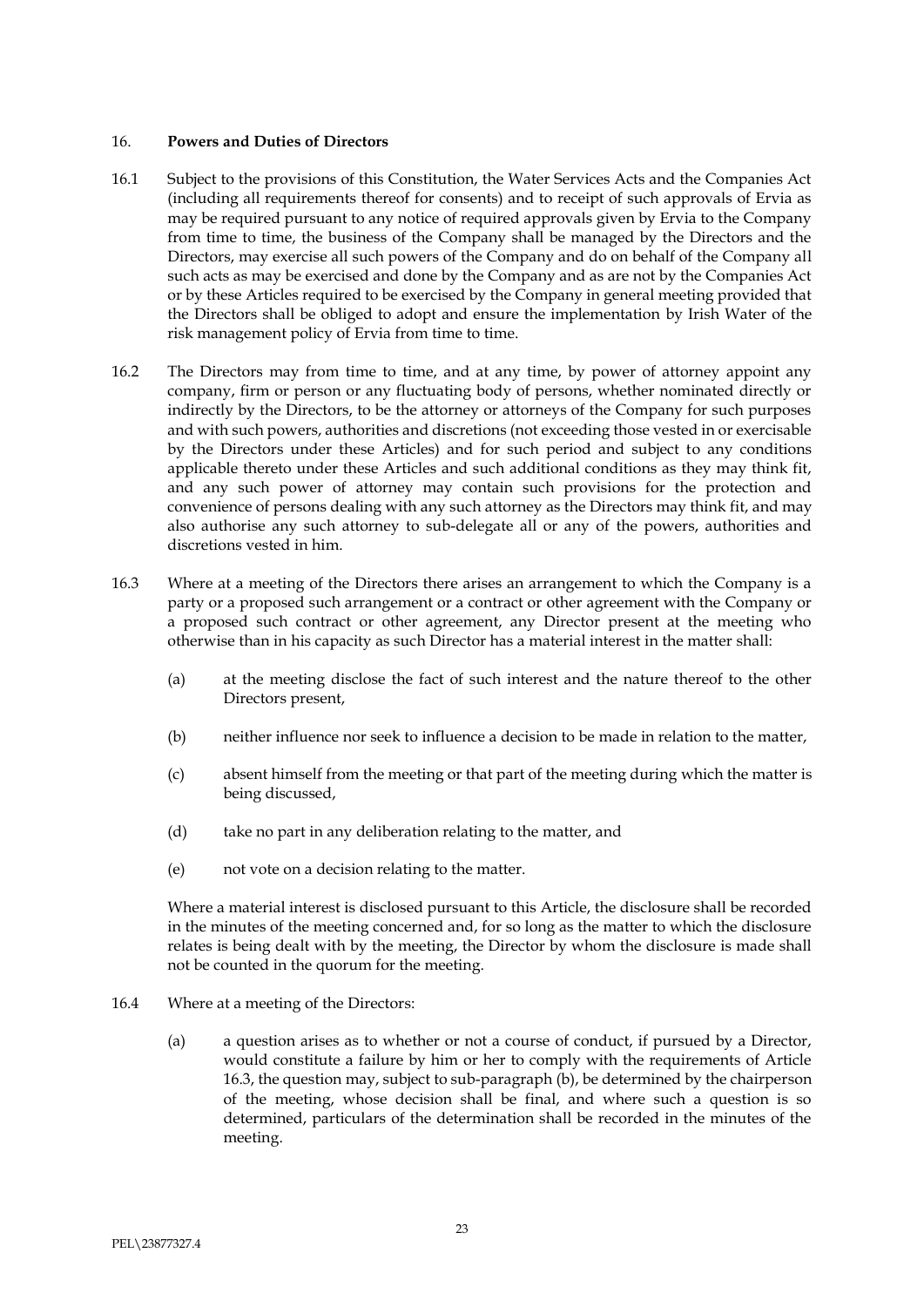- (b) the chairperson of the meeting is the Director in respect of whom a question to which Article 16.3 applies falls to be determined, then the other Directors attending the meeting shall choose one of their number to be chairperson of the meeting for the purpose of determining the question concerned.
- 16.5 Subject to Article 14.4, a Director may hold any other office, position or place of profit under the Company (other than the office of statutory auditor) in conjunction with his office of Director for such period and on such terms as to remuneration and otherwise as the Directors may determine, and no Director or intending Director shall be disqualified by his office from contracting with the Company either with regard to his tenure of such other office, position or place of profit or as seller, buyer or otherwise, nor shall any such contract or any contract or arrangement entered into by or on behalf of the Company in which any Director is in any way interested, be liable to be avoided, nor shall any Director so contracting or being so interested be liable to account to the Company for any profit realised by any such contract or arrangement by reason of such Director holding that office, position or place of profit or of the fiduciary relation thereby established.
- 16.6 All cheques, promissory notes, drafts, bills of exchange and other negotiable or transferable instruments, and all receipts for moneys paid to the Company, shall be signed, drawn, accepted, endorsed, or otherwise executed, as the case may be, in such manner as the Directors shall from time to time by resolution determine.
- 16.7 Subject to the this Constitution and the prior written consent of Ervia:
	- (a) the Directors may procure the establishment and maintenance of or participate in, or contribute to any non-contributory or contributory pension or superannuation fund, scheme or arrangement or life assurance scheme or arrangement (including a scheme in respect of a group of companies and bodies corporate of which the Company is a member) for the benefit of, and pay, provide for or procure the grant of donations, gratuities, pensions, allowances, benefits or emoluments to, any persons who are or shall have been at any time in the employment or service of the Company or of any company which is or was subsidiary of the Company or of the predecessors in business of the Company or any such subsidiary (including Directors or other officers of the Company who are or shall at any time have been in the employment or service of the Company but excluding Directors or other officers of the Company who are not and have not at any time been in the employment or service of the Company) and the spouses, widows and widowers, families, relatives or dependants of any such persons PROVIDED THAT the Directors shall not without Ministerial Consent procure the establishment and maintenance of or participation in or contribution to any noncontributory or contributory pension or superannuation fund, scheme or arrangement for the benefit of any persons who are or shall have been at any time in the employment or service of the Company or the spouses, widows and widowers, families, relatives or dependents of such persons and/or for the benefit of any other officers or servants of the Company as the Directors may determine from time to time save for any arrangements made for the purposes of compliance with section 121 of the Pensions Act 1990 (as amended) as that section may be amended or replaced from time to time;
	- (b) the Directors may also procure the establishment and subsidy of or subscription to and support of any institutions, associations, clubs, funds or trusts calculated to be for the benefit of any such persons as aforesaid or otherwise to advance the interests and wellbeing of the Company or of any such other company as aforesaid, or its members, and payments for or towards the insurance of any such persons as aforesaid, and subscriptions or guarantees of money for charitable or benevolent objects or for any exhibition or for any public, general or useful object; and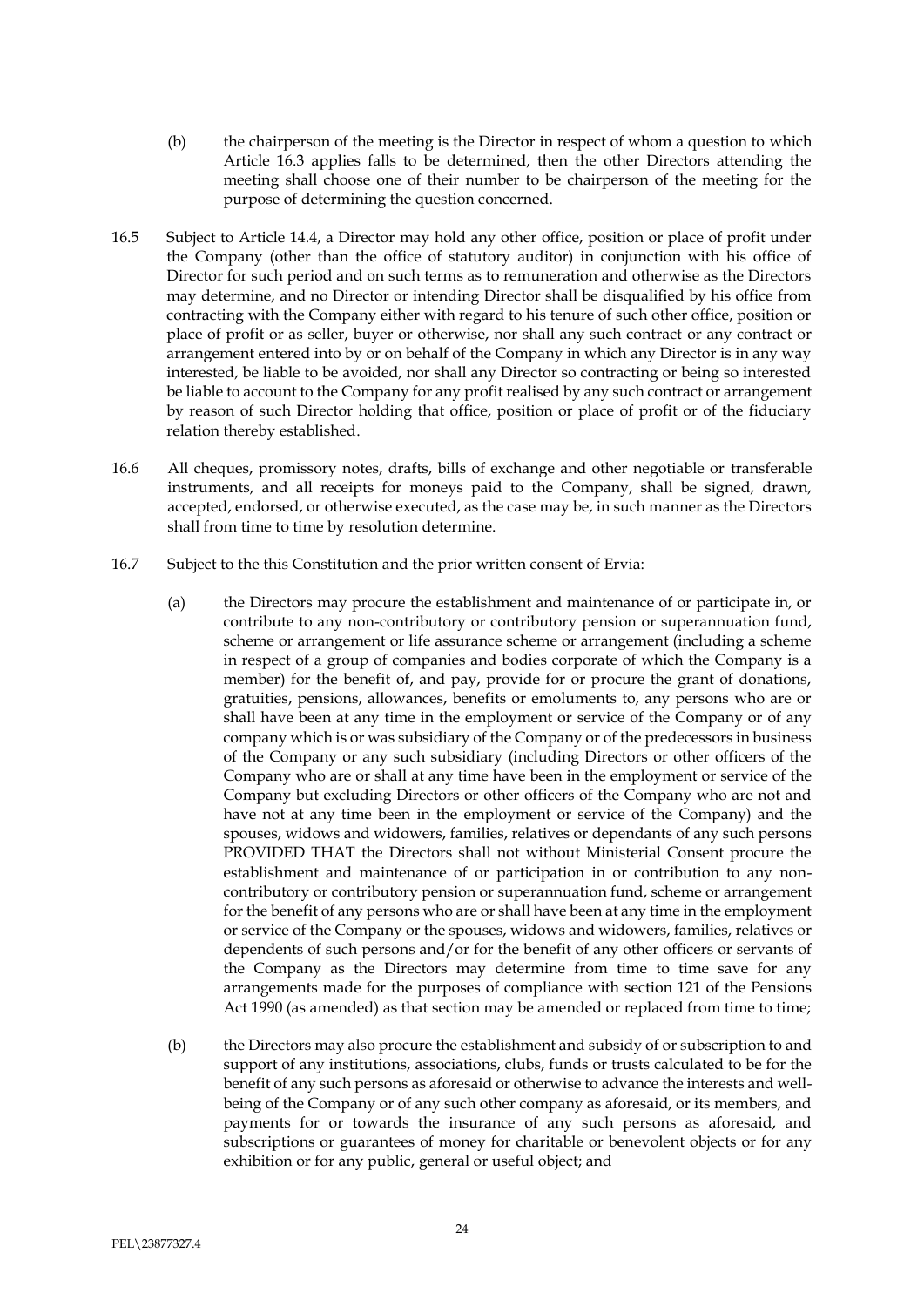- (c) a Director shall be entitled to retain any benefit received by him under this Article 16.7, subject only, where these Articles and/or the Companies Act so require, to proper disclosure to the members and the approval of the Company in general meeting.
- 16.8 The Directors shall cause minutes to be made in books provided for the purpose:
	- (a) of all appointments of officers made by the Directors;
	- (b) of the names of the Directors present at each meeting of the Directors and of any committee of the Directors;
	- (c) of all resolutions and proceedings at all meetings of the Company and of the Directors and of committees of Directors.

#### 17. **Proceedings of Directors**

- 17.1 The Directors may meet together for the despatch of business, adjourn and otherwise regulate their meetings as they think fit. Questions arising at any meeting shall in the absence of an agreement to the contrary be decided by a majority of votes. Where there is an equality of votes, the chairman shall have a second or casting vote. A Director may, and the Secretary on the requisition of a Director shall, at any time summon a meeting of the Directors. If the Directors so resolve, it shall not be necessary to give notice of a meeting of Directors to any Director who, being resident in the State, is for the time being absent from the State.
- 17.2 The quorum necessary for the transaction of the business of the Directors may be fixed by the Directors (but shall not in any event be less than four) and unless so fixed at any greater number shall be four, provided that two persons are personally present. A meeting of the Directors at which a quorum is present shall be competent to exercise all powers and discretions for the time being exercisable by the Directors.
- 17.3 Ervia shall from time to time appoint one of the Directors to be a chairman of meetings of the Directors and may remove any person so appointed. The chairman, or deputy chairman, if any, shall preside at each meeting of Directors provided that if no chairman or deputy chairman shall have been appointed, or if at any meeting neither be present within five minutes after the time appointed for holding the same, the Directors present may choose one of their number to be chairman of the meeting.
- 17.4 The Directors may delegate any of their powers to committees consisting of such member or members of their body and such other person as they think fit (provided a majority of the members are Directors). Any committee so formed shall in the exercise of the powers so delegated conform to any regulations that may be imposed by the Directors.
- 17.5 The meetings and proceedings of any such committee consisting of two or more members shall be governed by the provisions of these Articles regulating the meetings and proceedings of the Directors, so far as the same are applicable and are not superseded by any regulations made by the Directors under the last preceding Article.
- 17.6 All acts done by any meeting of Directors, or any committee appointed under Article 17.3 or any person acting as a Director, shall, as regards all persons dealing in good faith with the Company, notwithstanding that it be afterwards discovered there was some defect in the appointment or continuance in office of any such Director, or member of a committee or person acting as aforesaid, or that they or any of them were disqualified be as valid as if such defect had not occurred.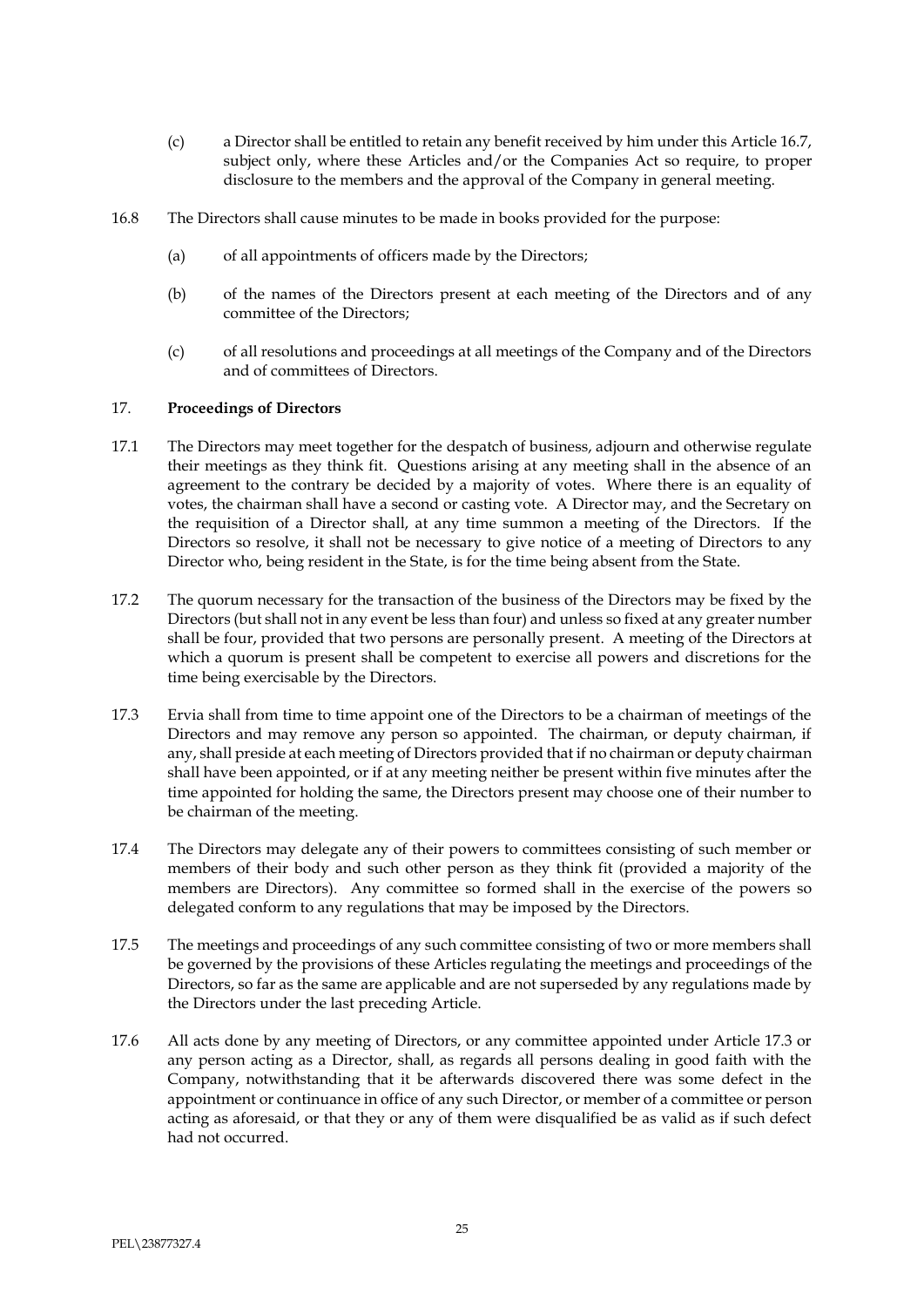- 17.7 The Directors may appoint any managers or agents for managing any of the affairs of the Company, either in the State or elsewhere, and may fix their remuneration, and may delegate to any manager or agent any of the powers, authorities and discretions vested in the Directors, with power to sub-delegate, and any such appointment or delegation may be made upon such terms and subject to such conditions as the Directors may think fit, and the Directors may remove any person so appointed, and may annul or vary any such delegation, but no person dealing in good faith and without notice of any such annulment or variation shall be affected thereby.
- 17.8 The continuing Directors may act notwithstanding any vacancy in their number, but if and so long as the number of Directors is reduced below the minimum number fixed by or in accordance with these Articles the continuing Directors or Director may act for the purpose of summoning a general meeting of the Company, but not for any other purpose.
- 17.9 A resolution in writing signed by all the Directors shall be as effective as a resolution passed at a meeting of the Directors duly convened and held, and may consist of several documents in the like form, each signed by one or more of the Directors. Such a resolution may (unless the Directors shall otherwise determine either generally or in any specific case) be transmitted by facsimile or electronic mail provided that in the case of each such facsimile or electronic mail the Secretary or a Director shall have endorsed the same with a certificate stating that he is satisfied as to the authenticity thereof.
- 17.10 (a) For the purpose of these Articles, the contemporaneous linking together by telephone or other means of electronic communication of a number of Directors not less than the quorum shall be deemed to constitute a meeting of the Directors, and all the provisions in these Articles as to meetings of the Directors shall apply to such a meeting, provided that:
	- (i) each of the Directors taking part in the meeting must be able to hear, and speak to, each of the other Directors taking part; and
	- (ii) at the commencement of the meeting each Director must acknowledge his presence and that he accepts that the proceedings shall be deemed to be a meeting of the Directors.
	- (b) A Director may not cease to take part in the meeting by disconnecting his telephone or other means of communication unless he has previously obtained the express consent of the chairman of the meeting, and a Director shall be conclusively presumed to have been present and to have formed part of the quorum at all times during the meeting unless he has previously obtained the express consent of the chairman of the meeting to leave the meeting as aforesaid.
	- (c) The meeting shall be deemed to take place where the largest number of Directors participating in the meeting is physically present, or, if there is no such group, where the chairman of the meeting is at the start of the meeting.
	- (d) A minute of the proceedings at such meeting by telephone or other means of communication shall be sufficient evidence of such proceedings and of the observance of all necessary formalities if certified as a correct minute by the chairman of the meeting.
	- (e) Each Director participating in such meeting by telephone or other means of communication shall take all reasonable steps to ensure that no person other than the persons participating in the meeting can hear the proceedings of the meeting.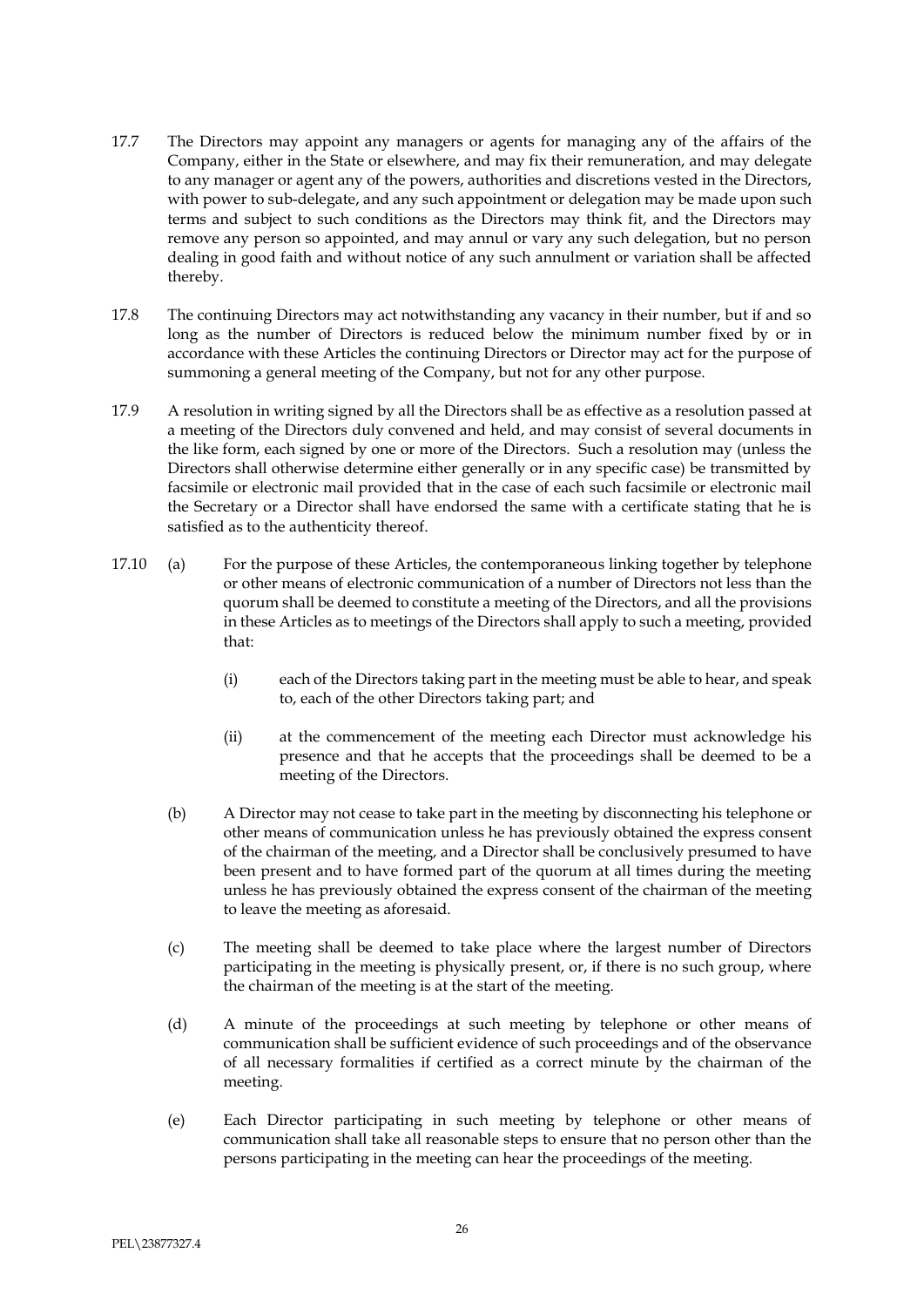(f) The provisions of this Article shall apply, mutatis mutandis, to meetings of committees of the Directors.

## 18. **Secretary**

- 18.1 The Secretary shall be appointed by the Directors for such term, at such remuneration and upon such conditions as they may think fit subject to the prior written consent of Ervia; and any Secretary so appointed may be removed by them.
- 18.2 Anything by the Companies Act or these Articles required or authorised to be done by or to the Secretary may be done by or to any assistant or deputy secretary, or if there is no assistant or deputy secretary capable of acting, by or to any officer of the Company authorised generally or specially in that behalf by the Directors provided that any provision of the Companies Act or these Articles requiring or authorising a thing to be done by or to a Director and the Secretary shall not be satisfied by its being done by or to the same person acting both as Director and as, or in the place of, the Secretary.

## 19. **The Seal**

- 19.1 The Seal shall be used only by the authority of the Directors or of a committee of Directors authorised by the Directors in that behalf, and every instrument to which the seal shall be affixed shall be signed by a Director and shall be countersigned by the Secretary or by a second Director or by some other person appointed by the Directors for the purpose.
- 19.2 The Company may exercise the powers conferred by section 44 of the Companies Act with regard to having an official seal for use abroad and such powers shall be vested in the Directors.

#### 20. **Authentication of Documents**

- 20.1 Any Director or the Secretary or any person appointed by the Directors for the purpose, shall have power to authenticate any documents affecting the Constitution of the Company and any resolutions passed by the Company or the Directors, and any books, records, documents and accounts relating to the business of the Company, and to certify copies thereof or extracts therefrom as true copies or extracts; and where any books, records, documents or accounts are elsewhere than at the Office, the local manager or other officer of the Company having the custody thereof shall be deemed to be a person appointed by the Directors as aforesaid.
- 20.2 A document purporting to be a copy of a resolution of the Directors or an extract from the minutes of a meeting of the Directors which is certified as such in accordance with the provisions of the last preceding Article, shall be conclusive evidence in favour of all persons dealing with the Company upon the faith thereof that such resolution has been duly passed, or, as the case may be, that such extract is a true and accurate record of a duly constituted meeting of the Directors.

## 21. **Dividends and Reserve**

- 21.1 The Company in general meeting may, with Ministerial Consent, declare dividends, but no dividend shall exceed the amount recommended by the Directors.
- 21.2 Subject to Article 4.3, the Directors may from time to time pay to the members such interim dividends as appear to the Directors to be justified by the profits of the Company.
- 21.3 No dividend shall be paid otherwise than in accordance with the provisions of the Companies Act.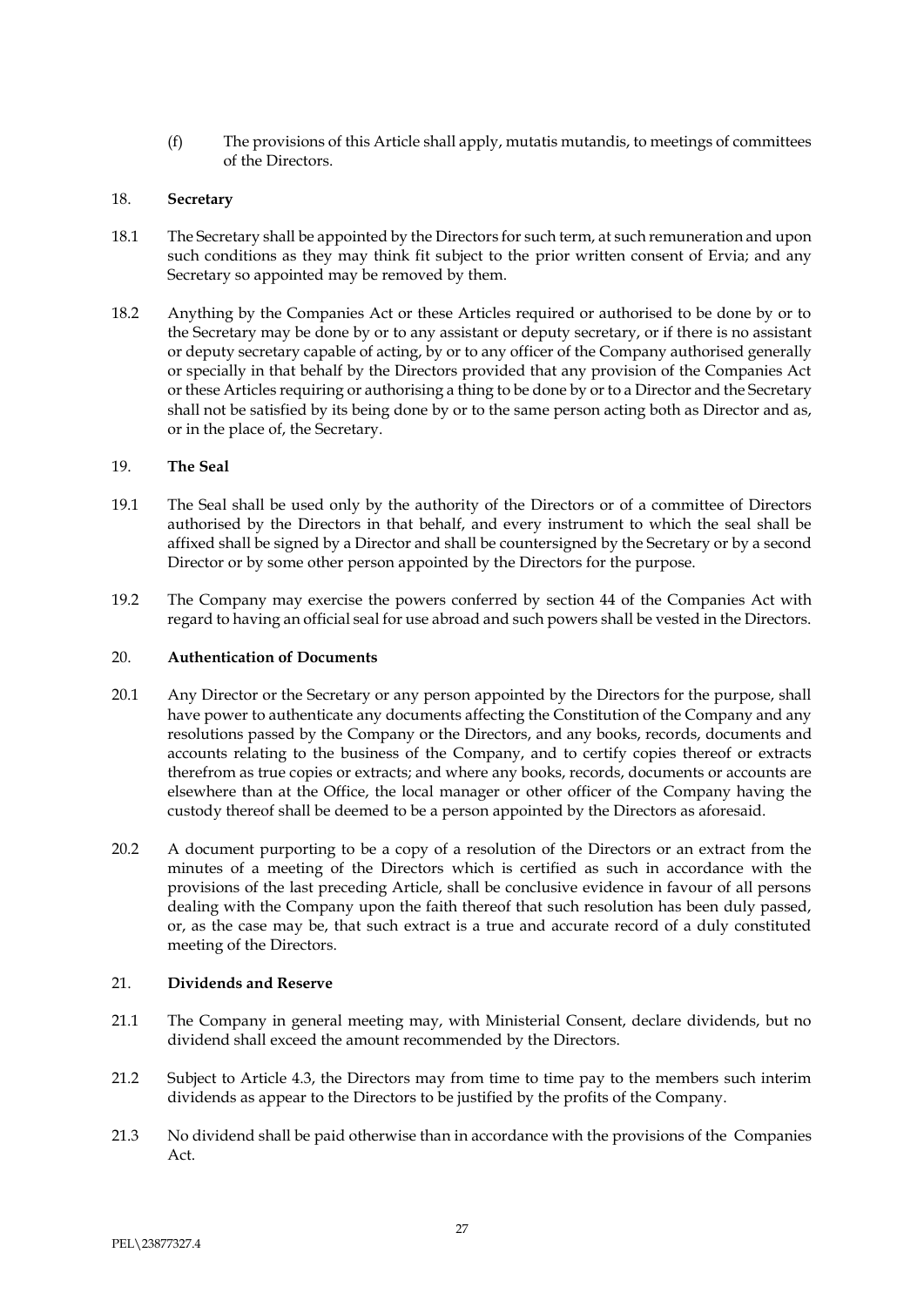- 21.4 Subject to the prior written consent of Ervia the Directors may, before recommending any dividend, set aside out of the profits of the Company such sums as they think proper as a reserve or reserves which shall, at the discretion of the Directors, be applicable for any purpose to which the profits of the Company may be properly applied, and pending such application may, at the like discretion, either be employed in the business of the Company or be invested in such investments as the Directors may lawfully determine. The Directors may also, without placing the same to reserve, carry forward any profits which they may think it prudent not to divide.
- 21.5 Subject to the rights of persons, if any, entitled to Shares with special rights as to dividend, all dividends shall be declared and paid according to the amounts paid or credited as paid on the Shares in respect whereof the dividend is paid, but no amount paid or credited as paid on a Share in advance of calls shall be treated for the purposes of this Article as paid on the Share. All dividends shall be apportioned and paid proportionately to the amounts paid or credited as paid on the Shares during any portion or portions of the period in respect of which the dividend is paid; but if any Share is issued on terms providing that it shall rank for dividend as from a particular date, such Share shall rank for dividend accordingly.
- 21.6 The Directors may deduct from any dividend payable to any member all sums of money (if any) immediately payable by him to the Company on account of calls or otherwise in relation to the Shares of the Company.
- 21.7 All unclaimed dividends may be invested or otherwise made use of by the Directors for the benefit of the Company until claimed.
- 21.8 Any dividend, interest or other monies payable in cash in respect of any Share, may be paid by cheque or warrant sent through the post directed to the registered address of the holder, or, where there are joint holders, to the registered address of that one of the joint holders who is first named in the Register, or to such person and to such address as the holder or joint holders may direct. Every such cheque or warrant shall be made payable to the order of the person to whom it is sent or to such person as the holder or joint holders may direct, and payment of the cheque or warrant shall be a good discharge for the Company. Every such cheque or warrant shall be sent at the risk of the person entitled to the money represented thereby.
- 21.9 Any one of two or more joint holders may give effectual receipts for any dividends, bonuses or other monies payable in respect of the Shares held by them as joint holders.
- 21.10 Any general meeting declaring a dividend or bonus may direct payment of such dividend or bonus wholly or partly by the distribution of specific assets and in particular of paid up shares, debentures or debenture stock of any other company or in any one or more of such ways, and the Directors shall give effect to such resolution, and where any difficulty arises in regard to such distribution, the Directors may settle the same as they think expedient, and in particular may issue fractional certificates and fix the value for distribution of such specific assets or any part thereof and may determine that cash payments shall be made to any members upon the footing of the value so fixed, in order to adjust the rights of all the parties, and may vest any such specific assets in trustees as may seem expedient to the Directors.
- 21.11 No dividend shall bear interest against the Company.

## 22. **Accounts**

22.1 The Directors shall cause to be kept such accounting records as are necessary to comply with the provisions of the Companies Act and the Water Services Acts.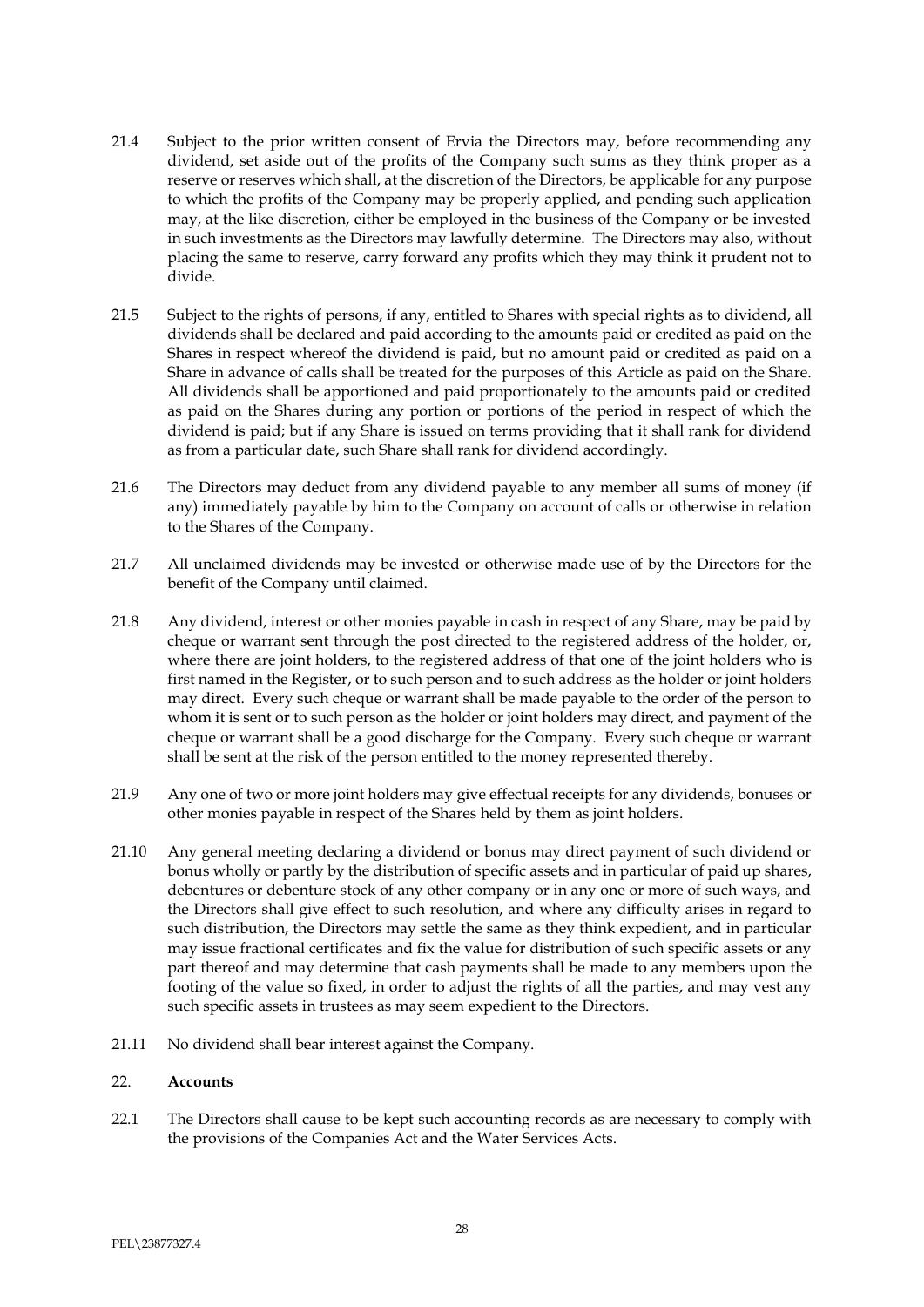- 22.2 The accounting records shall be kept at the Office, or at such other place within the State or (subject to compliance with the Companies Act) outside the State as the Directors think fit, and shall always be open to the inspection of the Directors, or of members as authorised by the Directors.
- 22.3 The Directors shall from time to time in accordance with the provisions of the Companies Act cause to be prepared and to be laid before a general meeting of the Company the documents required by section 341 of the Companies Act.
- 22.4 A copy of the documents required by section 341 of the Companies Act to be laid before a general meeting of the Company shall (in accordance with and subject as provided by the Act), not less than twenty-one days before the date of the meeting, be sent to every member of, and every holder of debentures of, the Company and to every other person who is entitled to receive notices from the Company under the provisions of the Companies Act or of these Articles.

### 23. **Capitalisation of Profits**

- 23.1 Subject to Ministerial Consent the Company may by ordinary resolution on the recommendation of the Directors resolve that it is desirable to capitalise any undistributed profits of the Company (including profits carried and standing to any reserve or reserves) and any accretions of capital assets or other capital surplus not currently required for paying the fixed dividends on any Shares entitled to fixed preferential dividends with or without further participation in profits or, subject as hereinafter provided, any sums standing to the credit of any share premium account or capital redemption reserve fund and accordingly that the Directors be authorised and directed to appropriate the profits or sum resolved to be capitalised to the members in the proportion in which such profits or sum would have been divisible amongst them had the same been applied or been applicable in paying dividends and to apply such profits or sum on their behalf, either in or towards paying up the amounts (if any) for the time being unpaid on any shares or debentures held by such members respectively, or in paying up in full unissued shares or debentures of the Company of a nominal amount equal to such profits or sum, or partly in one way and partly in the other, such shares or debentures to be allotted and distributed credited as fully paid up to and amongst such members in the proportion aforesaid: provided that any share premium account or, capital redemption reserve fund or capital surplus arising on the revaluation of unrealised fixed assets may, for the purpose of this Article, only be applied in the paying up of unissued shares (other than redeemable preference shares) to be issued to members as fully paid.
- 23.2 Whenever such a resolution as is referred to in Article 23.1 shall have been passed, the Directors shall make all appropriations and applications of the undistributed profits resolved to be capitalised thereby, and all allotments and issues of fully paid shares and debentures, if any, and generally shall do all acts and things required to give effect thereto with full power to the Directors to make such provision as they shall think fit for the case of shares or debentures becoming distributable in fractions (and, in particular but without prejudicing the generality of the foregoing, to sell the shares or debentures represented by such fractions and distribute the net proceeds of such sale amongst the members otherwise entitled to such fractions in due proportions) and also to authorise any person to enter on behalf of all the members concerned into an agreement with the Company providing for the allotment to them respectively credited as fully paid up of any further shares or debentures to which they may become entitled on such capitalisation or, as the case may require, for the payment up by the application hereto of their respective proportions of the profits resolved to be capitalised of the amounts remaining unpaid on their existing shares, and any agreement made under such authority shall be effective and binding on all such members.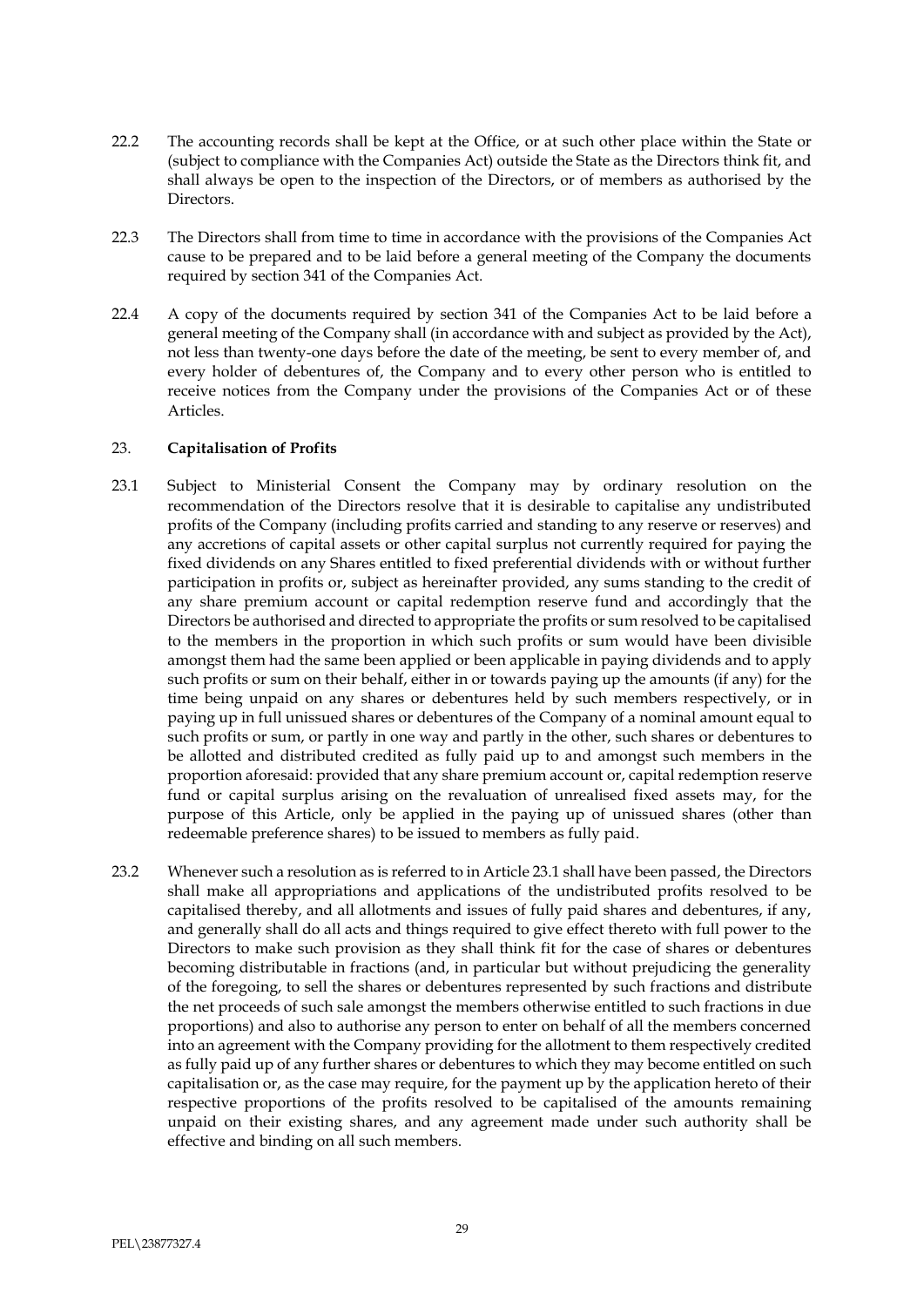## 24. **Auditors**

- 24.1 Statutory auditors shall be appointed and their duties regulated in accordance with the provisions of the Companies Act.
- 24.2 Subject to the provisions of the Companies Act, all acts done by any person acting as a statutory auditor shall, as regards all persons dealing in good faith with the Company, be valid, notwithstanding that there was some defect in his appointment or that he was at the time of his appointment not qualified for appointment.

### 25. **Notices**

- 25.1 Notice of every general meeting and every separate general meeting of the holders of any class of shares in the capital of the Company shall be given in any manner authorised by these Articles to:
	- (a) every member of the Company entitled to attend or vote thereat; and
	- (b) every person entitled to receive dividends in respect of a Share vested in him in consequence of the death or bankruptcy of a member, who, but for his death or bankruptcy would be entitled to receive notice of the meeting; and
	- (c) every Director for the time being of the Company; and
	- (d) the statutory auditor for the time being of the Company.
- 25.2 No other person shall be entitled to receive notice of general meetings. Every person entitled to receive notice of every such general meeting shall be entitled to attend thereat.

#### 26. **Communications to the Company**

- 26.1 Subject to the Companies Act and except as otherwise may be expressly provided in these Articles, any notice, document or information to be given, served or delivered to the Company pursuant to these Articles shall be in writing in a paper copy or, subject to sub-Article (b), in electronic form.
- 26.2 Subject to the Companies Act and except as otherwise may be expressly provided in these Articles, a notice, document or information may be given, served or delivered to the Company in electronic form only if this is done in such form and manner as may have been specified by the Directors from time to time for the giving, service or delivery of notices, documents or information in electronic form. The Directors may prescribe such procedures as they think fit for verifying the authenticity or integrity of any such notice, document or information given, served or delivered to it in electronic form.

## 27. **Communications by the Company**

- 27.1 Subject to the Companies Act and except where otherwise expressly may be provided in these Articles, any notice, communication, document or information to be given, served or delivered by the Company pursuant to these Articles shall be in writing in paper copy or electronic form. The signature to any notice in paper copy to be given by the Company may be written or printed.
- 27.2 A notice, document or information to be given, served or delivered in pursuance of these Articles may be given to, served on or delivered to any person entitled to same either personally or by sending it to him by post at his registered address, or transmitting to a facsimile number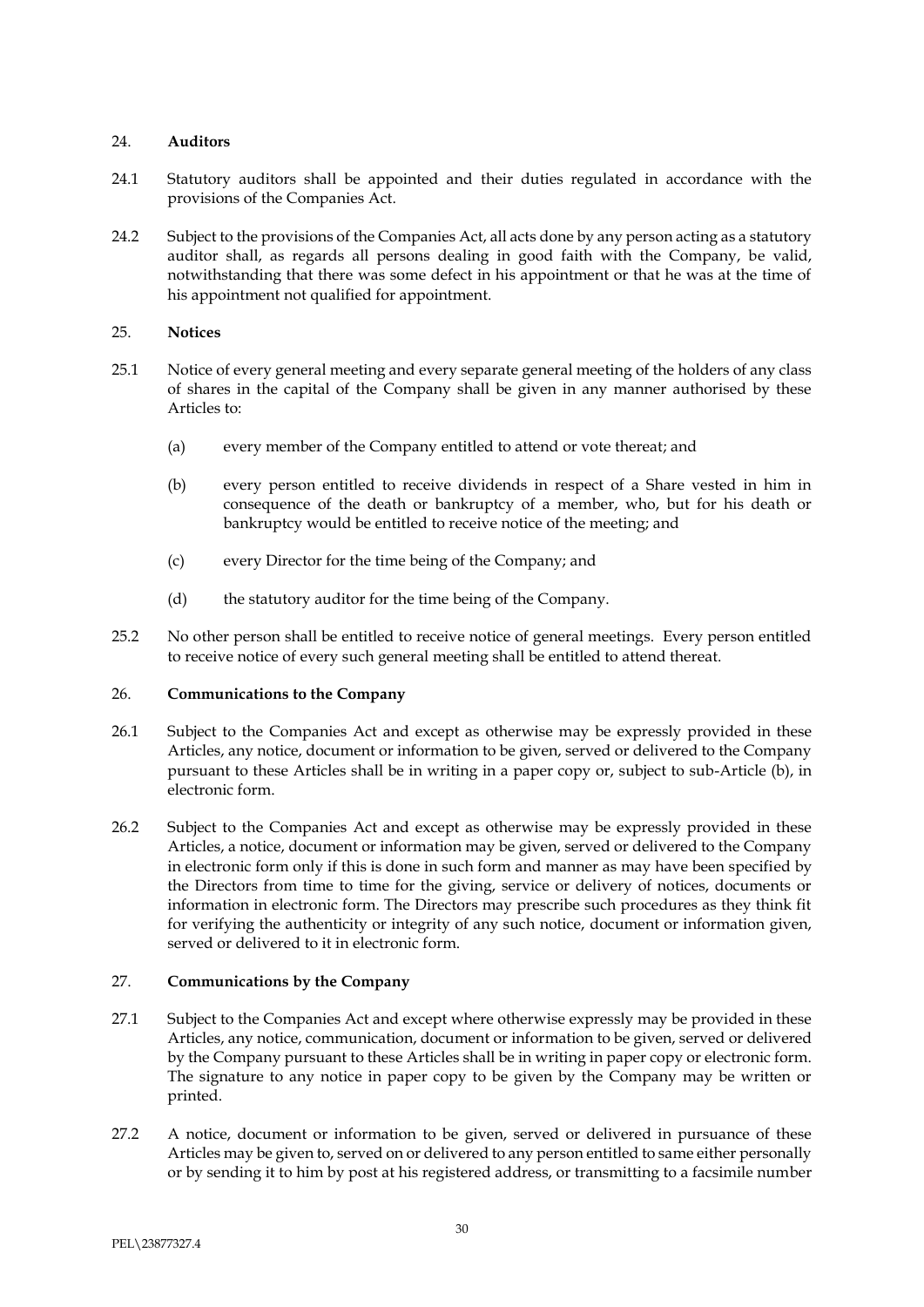or electronic mail address previously supplied to the Secretary, or in the case of a notice given to the Company, at its registered office. Where a notice, document or information is given, served or delivered in person, the giving, service or delivery thereof shall be deemed to have been effected at the time the same was handed to the relevant person or his authorised agent, or left at his registered address (as the case may be). Where a notice, document or information is given, served, delivered or sent by post, service or delivery of the notice shall be deemed to have been effected at the expiration of 48 hours after the letter containing same properly addressed and prepaid is posted by ordinary prepaid post or given to delivery agents (as the case may be). Where a notice, document or information is given, served, delivered or sent by facsimile, notice shall be deemed to have been effected when the sender receives a completed transmission sheet or otherwise receives a mechanical confirmation of transmission. Where a notice, document or information is given, served, delivered or sent by electronic mail, notice shall be deemed to have been effected when the electronic mail is delivered to the recipient's electronic mailbox in a format in which it can be accessed and read by the recipient (provided that the sender has not received any notification of a failed delivery).

- 27.3 Where any person to whom a notice, document or information may be given, served or delivered in pursuance of these Articles has furnished his electronic address to the Secretary and has not notified the Secretary in writing (including by electronic mail) that he no longer wishes to receive communications by electronic mail, then the delivery to him of any notice, document or information by electronic mail (whether contained in the body of the electronic mail message or as an attachment to it) shall be deemed good delivery on the terms set out in Article 27.1 above.
- 27.4 If the Company receives a delivery failure notification following the sending of a notice, document or other information in electronic form to an electronic address in accordance with Articles 27.1 and 27.2, the Company shall give, serve or deliver the notice, document or information in paper copy or electronic form (but not by electronic means) to the relevant person either personally or by post addressed to the person at his registered address or (as applicable) by leaving it at that address. This shall not affect when the notice, document or information was deemed to be received in accordance with Article 27.1.
- 27.5 The signature to any notice to be given by or to the Company may be written or printed.
- 27.6 Where a given number of days' notice, or notice extending over any other period is required to be given, the day of service shall, unless it is otherwise provided by these Articles or required by the Companies Act, be counted in such number of days or other period.

## 28. **Winding Up**

If the Company shall be wound up, the liquidator may, with the sanction of a special resolution of the Company and any other sanction required by the Companies Act and subject to Article 4.2, divide among the members in specie or kind the whole or any part of the assets of the Company and whether or not the assets shall consist of property of one kind or shall consist of properties of different kinds, and may for such purpose set such value as he deems fair upon any one or more class or classes of property and may determine how such division shall be carried out as between the members or different classes of members. The liquidator may, with the like authority and subject as aforesaid, vest any part of the assets in trustees upon such trusts for the benefit of members as the liquidator with the like authority shall think fit, and the liquidation of the Company may be closed and the Company dissolved, but so that no contributory shall be compelled to accept any shares in respect of which there is a liability.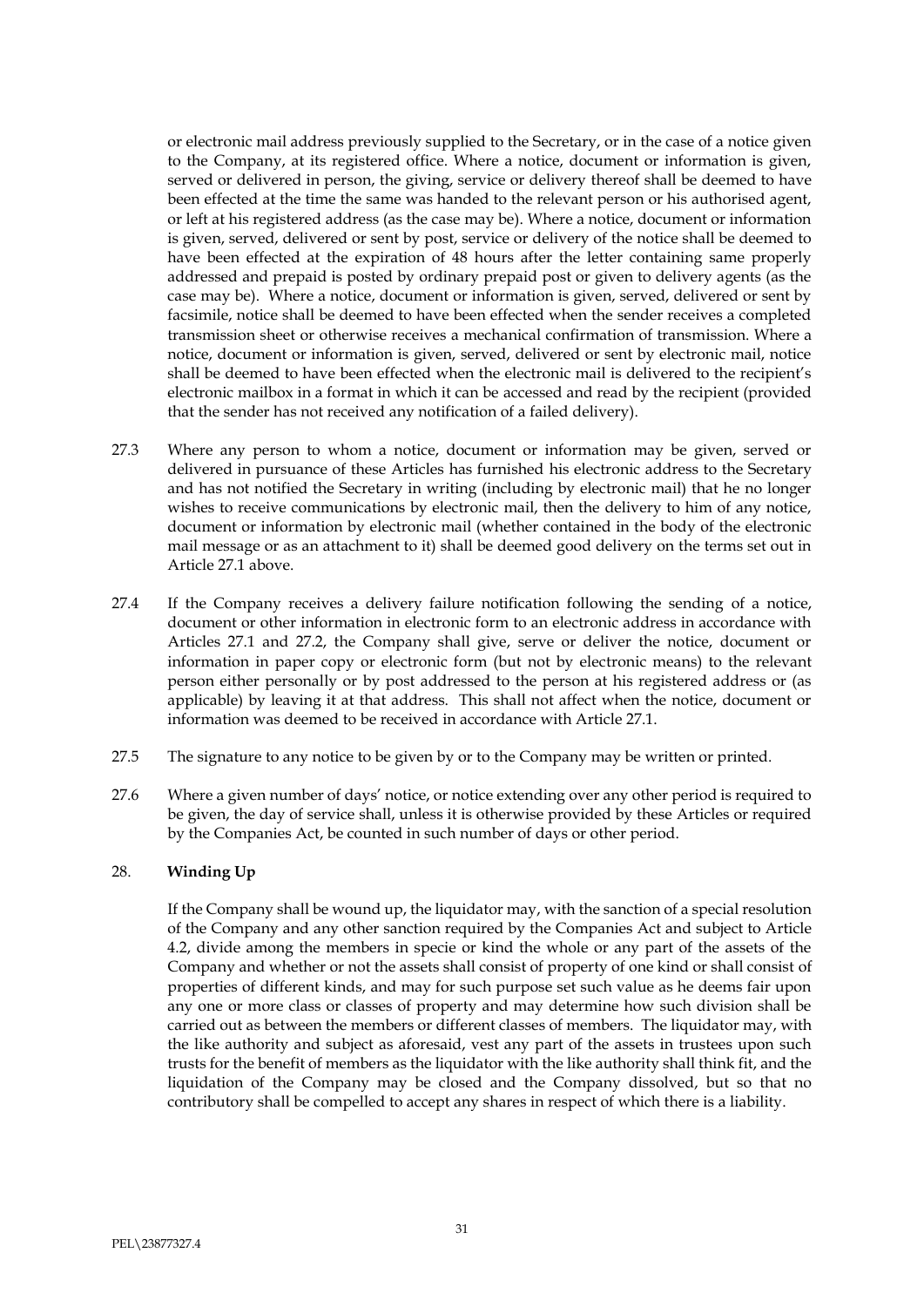### 29. **Indemnity**

- 29.1 Every Director, executive director, manager, agent, statutory auditor, secretary and other officer of the Company shall be entitled to be indemnified out of the assets of the Company against all losses or liabilities which he may sustain or incur in or about the execution of the duties of his office or otherwise in relation thereto, including any loss or liability incurred by him in defending any proceedings, whether civil or criminal, in which judgment is given in his favour or in which he is acquitted or in connection with any application under section 233 or 234 of the Companies Act in which relief is granted to him by the Court, and no Director or other officer shall be liable for any loss, damage or misfortune which may happen to or be incurred by the Company in the execution of the duties of his office or in relation thereto. But this Article shall only have effect in so far as its provisions are not avoided by section 235 of the Companies Act.
- 29.2 Every member of Ervia, manager, agent, statutory auditor, secretary and other officer of Ervia shall be entitled to be indemnified out of the assets of the Company against all losses or liabilities which he may sustain or incur arising in connection with any act or omission of the Company or of any manager, agent, statutory auditor, secretary and other officer of the Company provided that to the extent that such losses or liabilities arise from any negligence, default, breach of duty or breach of trust of which he may be guilty in relation to the Company such indemnity shall be limited to the extent that it would be if it was subject to the provisions of section 235 of the Companies Act.
- 29.3 Subject to the provisions of the Companies Act the Directors shall have the power to purchase and maintain insurance for or for the benefit of any persons who are or were at any time Directors, officers, employees or statutory auditors of the Company or of Ervia or of any subsidiary undertaking of the Company or of Ervia, or who are or were at any time trustees of any pension or retirement benefit scheme for the benefit of any employees or ex employees of the Company or of any subsidiary undertaking, including (without prejudice to the generality of the foregoing) insurance against any liability incurred by such persons in respect of any act or omission in the actual or purported execution or discharge of their duties or in the exercise or purported exercise of their powers or otherwise in connection with their duties, powers or offices in relation to Ervia or any such subsidiary undertaking or pension or retirement benefit scheme.